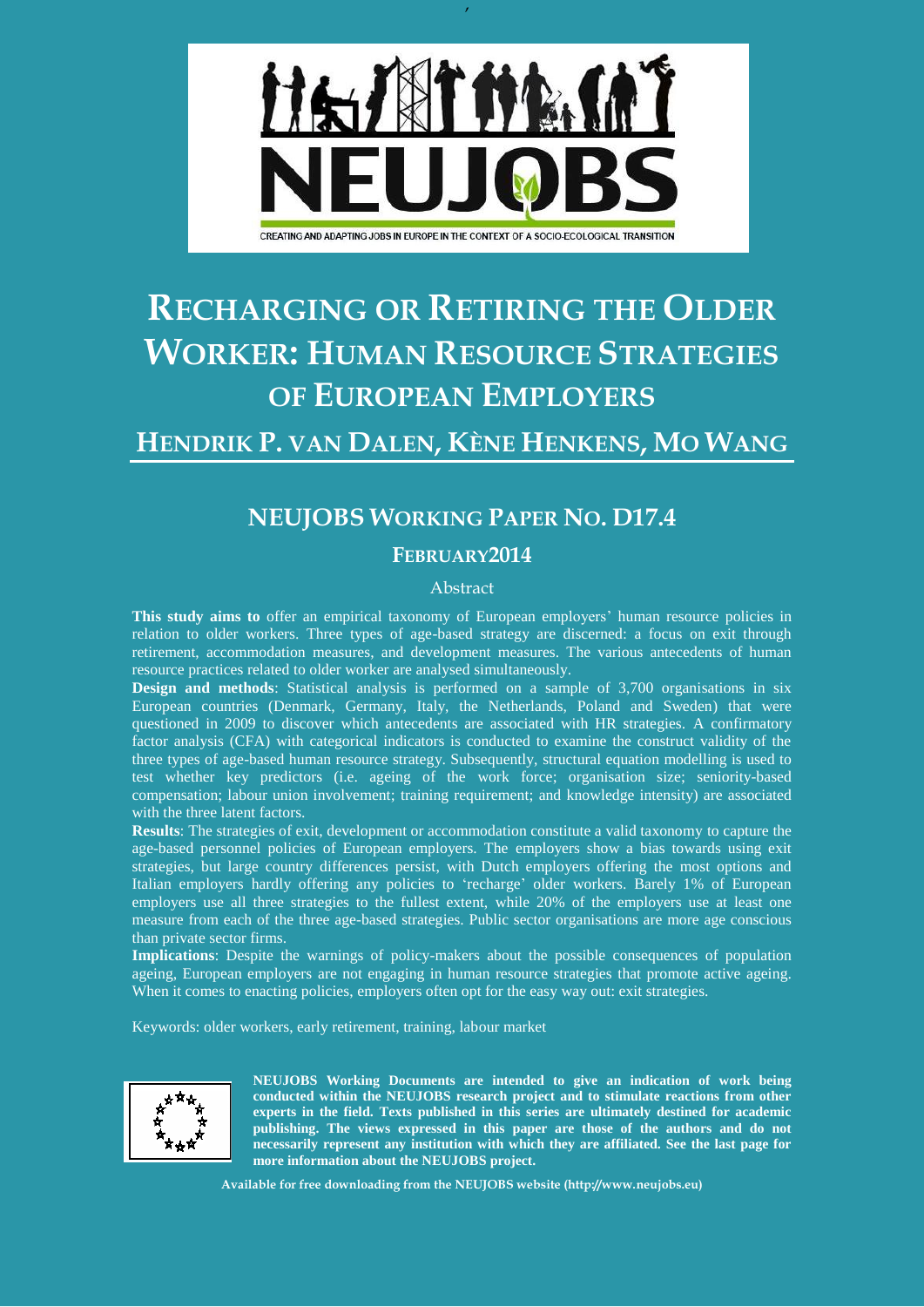# TABLE OF CONTENTS

| Testing Predictors of Older Worker-related Human Resource Strategies 10 |
|-------------------------------------------------------------------------|
|                                                                         |
|                                                                         |

# List of Figures and Tables

| Figure 1. Prevalence of human resource strategies focused on older workers among |  |
|----------------------------------------------------------------------------------|--|
|                                                                                  |  |
|                                                                                  |  |
| Table 2. Coefficients of the Estimated Structural Equation Model11               |  |
| Table 3. Model Comparisons for Free Model and Constrained Models 13              |  |

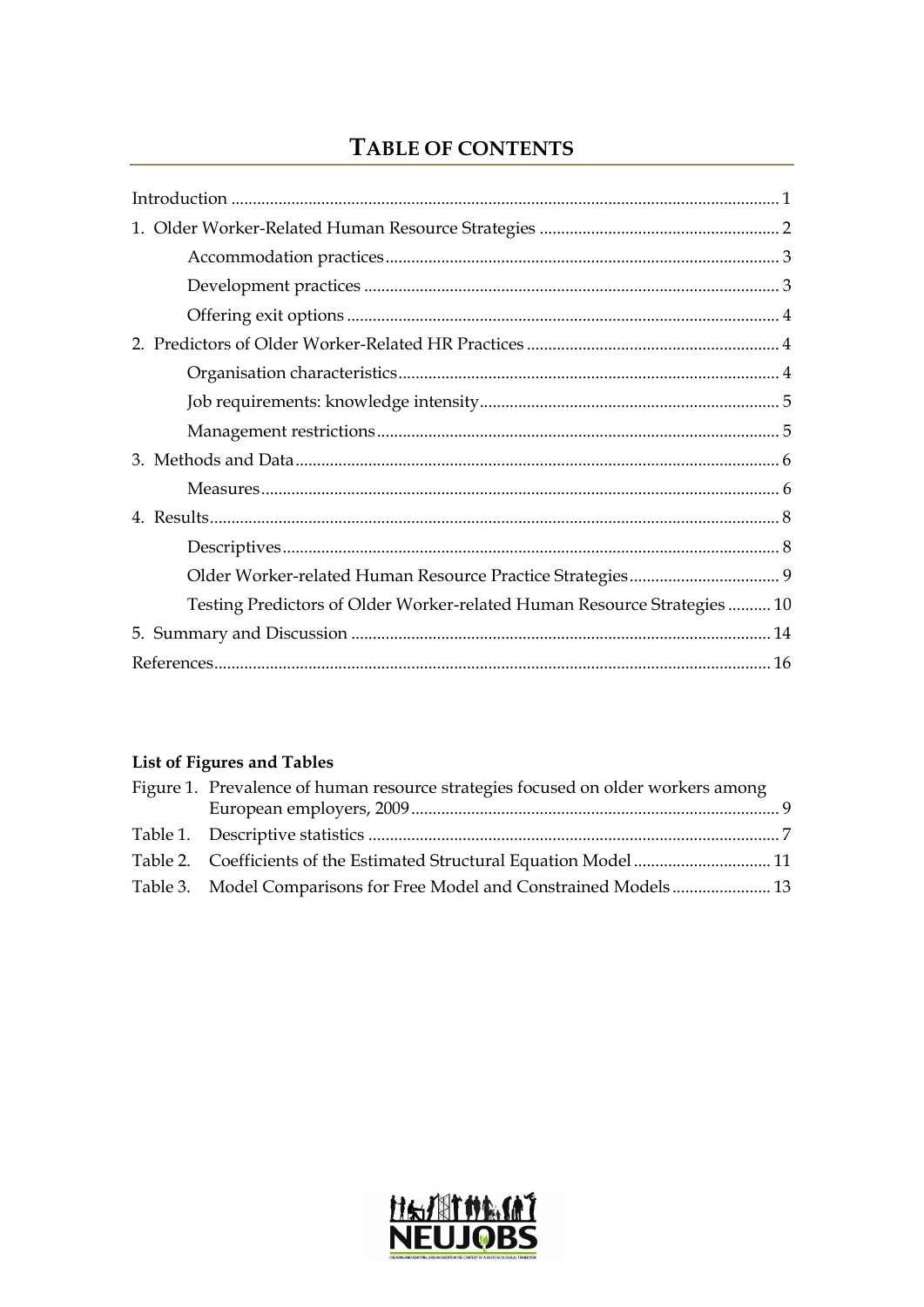# **RECHARGING OR RETIRING THE OLDER WORKER: HUMAN RESOURCE STRATEGIES OF EUROPEAN EMPLOYERS**

# **HENDRIK P. VAN DALEN, KÈNE HENKENS AND MO WANG**

### **NEUJOBS WORKING PAPER NO. D17.4 / FEBRUARY 2014**

### <span id="page-2-0"></span>**Introduction**

-

In response to pension and social security reforms, the age at which people retire from the labour force is slowly but steadilyincreasing[\(D'Addioet al.,](#page-17-1) 2010). Effectively managing the ageing work force, in particular the older worker, is therefore a key issue. In order to understand the position of the older worker it is essential to focus on how organisations behave. The central question is: How do organisations deal with an ageing work force, and which human resource policies are designed for and applied to older workers?

Over the past three decades firms have become aware of the need to adapt to an ageing work force[\(Clark and Ogawa,](#page-17-2) 1996; [Taylor,](#page-18-0) 2002). Slowly but gradually human resource (HR) practices have emerged that are specifically targeted at older workers and an ageing staff in general. Nowadays, institutions are changing, with higher retirement ages inducing employers to seek and develop policies to keep older workers productive.

This paper makes a contribution to the literature in three ways. So far the literature on HR practices towards older workers has focused on viewing each and every HR practice separately (e.g., [Hutchens and Grace-Martin,](#page-17-3) 2006)but not in relation to each other. The literature regarding organisational responses to labour force ageing is often fragmented, focusing on a host of different personnel policies.

The first contribution of this study is to review different types of human resource practices that target older workers and provide a three-factor conceptual taxonomy to organise and interpret the literature (i.e. a focus on exit through retirement, accommodation and development).In theory, each of these strategies has its own internal logic but, just like production, may be characterised as the combination of various inputs, so HR practice can be seen as the combination or clustering of individual practices [\(Ichniowskiet al.,](#page-17-4) 1995). To offer an encompassing and empirically

<sup>&</sup>lt;sup>\*</sup>Hendrik P. van Dalen<sup>a, b</sup>, Kène Henkens<sup>a, c</sup>, Mo Wang.<sup>d</sup>

<sup>(</sup>a) Netherlands Interdisciplinary Demographic Institute (NIDI), P.O. Box 11650, NL-2502 AR The Hague, the Netherlands, email: [dalen@nidi.nl](mailto:dalen@nidi.nl)

<sup>(</sup>b) Tilburg University, Tilburg School of Economics and Management (TISEM), and CentER,Tilburg, the Netherlands

<sup>(</sup>c) University of Amsterdam, Department of Sociology and Anthropology, Amsterdam, ehe Netherlands, email: [henkens@nidi.nl](mailto:henkens@nidi.nl)

<sup>(</sup>d) University of Florida, Warrington College of Business Administration, Department of Management Gainesville, Florida, USA, email[: mwang@psyc.umd.edu](mailto:mwang@psyc.umd.edu)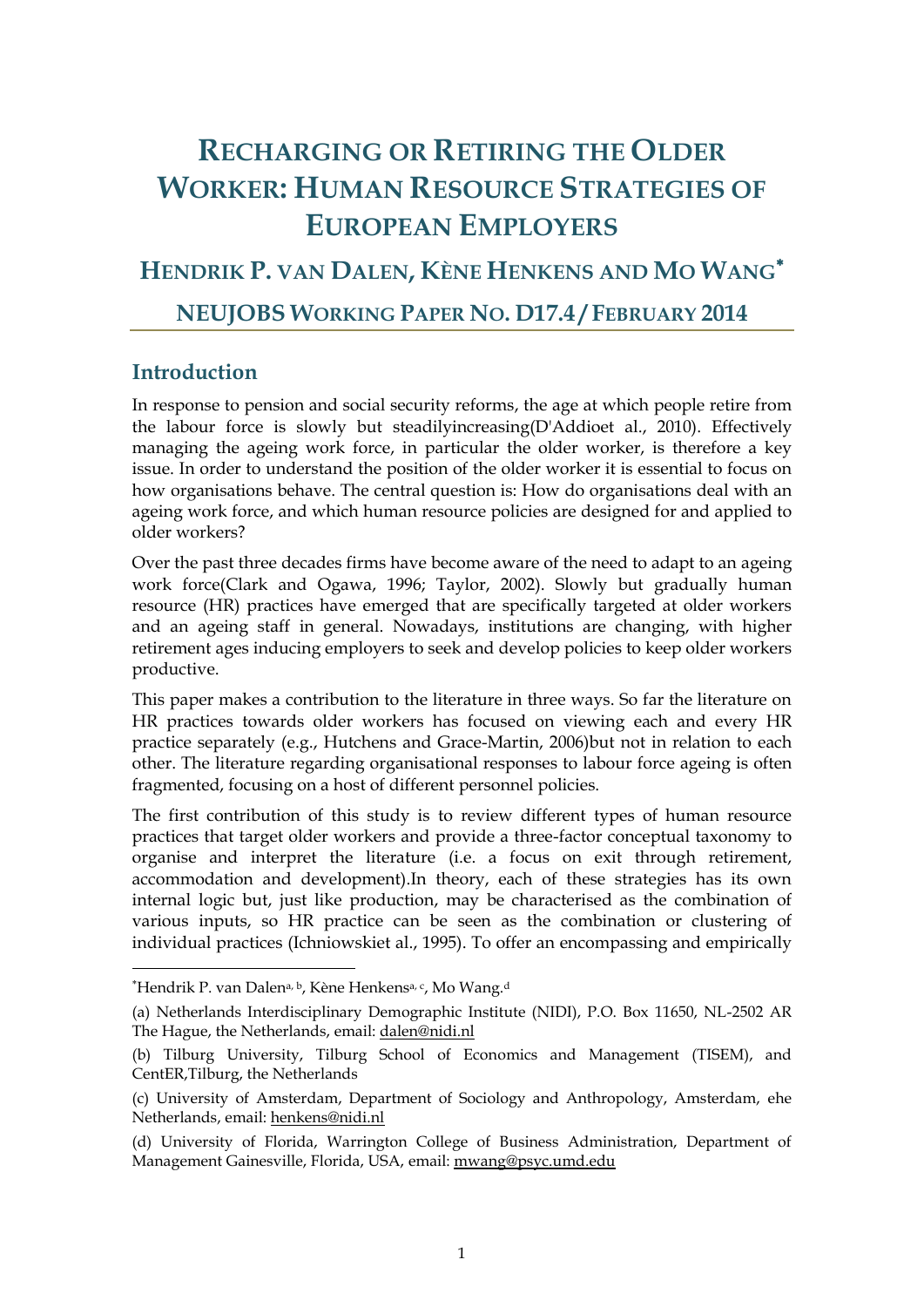2VAN DALEN, HENKENS&WANG

driven view we statistically analyse the different HR policies towards older workers in a simultaneous fashion.

The second contribution of this study is to offer an examination of the various antecedents or predictors of human resource practices related to older workers. Studies generally identify a number of HR practices with reference to older workers, and only a few studies try to classify these practices. However, these overview studies fail to systematically investigate various antecedents for organisations to adopt those practices (cf. [Taylor and Walker,](#page-18-1) 1994). As such, we know little about which factors may impact organisations' decision-making in terms of utilising those practices.

Third, this is the first comprehensive European study of employers that deals with HR strategies adopted by employers to deal with an ageing work force. By studying human resource practices in a representative sample of organisations in six European countries (France, Germany, Sweden, Poland, the Netherlands and Italy) our database offers a variety of different work and welfare state cultures. To our knowledge, no studies have provided a similar examination on such a large scale.

In sum, to address the above-mentioned gaps in the HR literature, we will offer an empirical taxonomy of HR policies of European employers in conjunction with an analysis of the various antecedents of human resource practices in relation to older workers. This is best done by means of a latent-class analysis. The analysis is based on archival data from an EU project (see Conen et al., 2012; Henkens and Schippers, 2012), which was set up to collect employer-based data on HR practices with respect to older workers in Europe. The pooling of these diverse data provides more robust and clearer perspectives on how ageing and labour market institutions affect employers' views and behaviour.

## <span id="page-3-0"></span>**1. Human Resource Strategies in relation to Older Workers**

The lens through which to view human resource strategies and practices targeted at older workers is quite diverse. Different disciplines focus on different aspects of the problems that the older worker faces every day. Gerontological, demographic and occupational health studies focus on the occupational needs and capacities of older workers. The implied strategies for human resource management in this perspective are to accommodate these needs as much as possible (for an overview, se[eCrawfordet](#page-17-5)  al., [2010\)](#page-17-5) and to alleviate the stress that may arise between the job demands and the capabilities of an employee. Job strain is conceptualised as a health risk [\(Karasek Jr.,](#page-18-2) [1979;](#page-18-2) [Siegrist,](#page-18-3) 1996[; Bakker and Demerouti,](#page-17-6) 2007).

Economic studies stress the investment in human capital across the lifetime of workers in order to develop and maintain individual capabilities and productivity [\(Lazear,](#page-18-4) [1979;](#page-18-4) [Hutchens,](#page-17-7) 1989). The economic perspective differs from the previous perspective by explicitly focusing on the fact that productivity and the price of labour – gross wages - may diverge over the life course. This divergence gives rise to a set of incentive issues not dealt with by the contiguous disciplines. Economic studies also take account of the fact that not all matches between firms and workers work out over time as either labour market institutions change (e.g. raising the retirement age) or workers show an unexpected decline in productivity. In such situations firms may, at a certain point in

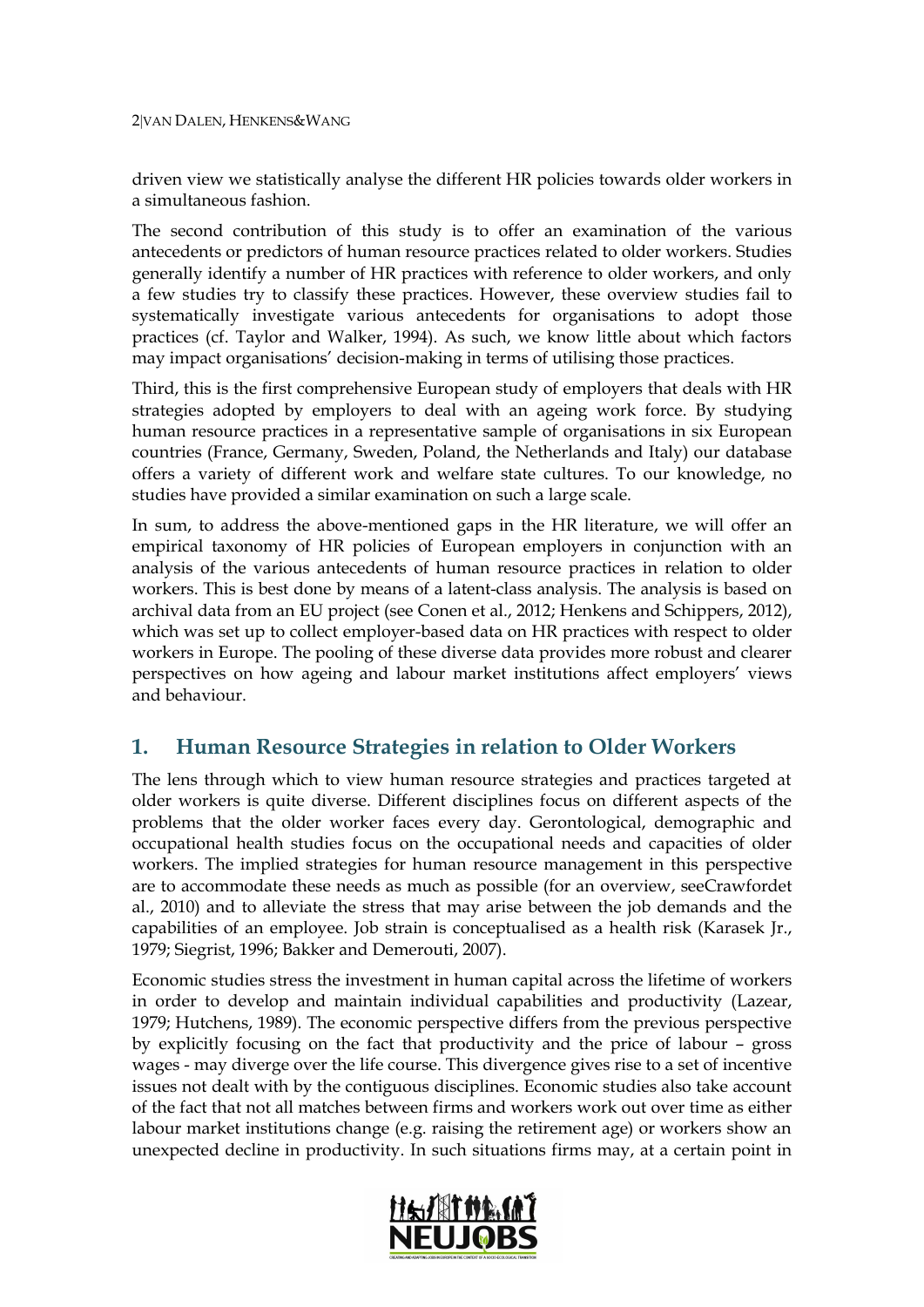an employee's career, decide to offer a buy-out package and let the worker retire earlier than planned.

Based on these disciplinary perspectives one might argue that organisations employ a number of specific types of HR practices in dealing with older workers, and from our perspective it is of interest to see which types of strategy firms use in actual practice in recharging or dismissing older workers. Below we will offer a detailed overview of each of these separately: (1) accommodation practices; (2) developmental practices; and (3) the practice of offering an exit route to retirement.

#### <span id="page-4-0"></span>*Accommodation practices*

All those workplace measures that compensate for the possible decline in physical and cognitive capacities accompanied by the process of ageing fall under the heading of "accommodation practices". Meta-studies or reviews on ageing show that the relationship between age and productivity in the workplace is quite diverse (cf. [Posthuma and Campion,](#page-18-5) 2009). For instance, the OECD (2006) concludes that while there is some decline in physical and mental abilities from age 50, changes are gradual and there is substantial individual variation. Other functions remain unchanged or improve. [Crawfordet al. \(2010\)](#page-17-5) conclude that one can see some physical and psychological deterioration, but this can be moderated by increased physical activity, intellectual activity and other lifestyle factors. In short, physical and cognitive changes associated with ageing are modifiable and this is recognised by numerous others [\(Schaie,](#page-18-6) 1996; [Prenda and Stahl,](#page-18-7) 2001; [Koopman-Boyden and Macdonald,](#page-18-8) 2003; [Skirbekk,](#page-18-9) 2004; [Schalk et al.,](#page-18-10) 2010). The impact of these changes on productivity and performance is also or perhaps primarily dependent on the work environment and how work is organised [\(Bloom and Reenen,](#page-17-8) 2011). In general, the compensatory measures that one often encounters in these studies fall under the heading of ergonomic measures or easing the pressure in terms of work hours, or banning older workers from working overtime or irregular shifts, or by explicitly decreasing the workload.

#### <span id="page-4-1"></span>*Development practices*

Development practices are all those measures that aim at increasing the productive capacity of older workers. These measures differ from accommodation practices,whichare compensatory actions intended tokeep the productive capacity constant. Thinking about investing in human capital is increasingly formalised within HR practices by means of yearly annual reviews with a supervisor and career development planning. The fact that older workers merit special attention can be traced to a number of causes. Weak personnel selection, unexpected technological advances that destroy cumulated knowledge [\(Daveri and Maliranta,](#page-17-9) 2007), and weak or no investment in human capital are perhaps the most pertinent causes.

Within the context of career development planning, two routes stand out: internal job mobility and training. To start with the latter measure, schooling or specific training measures are often mentioned as personnel policies that can stimulate the productivity of older employees. Especially in knowledge-intensive sectors, it is a matter of

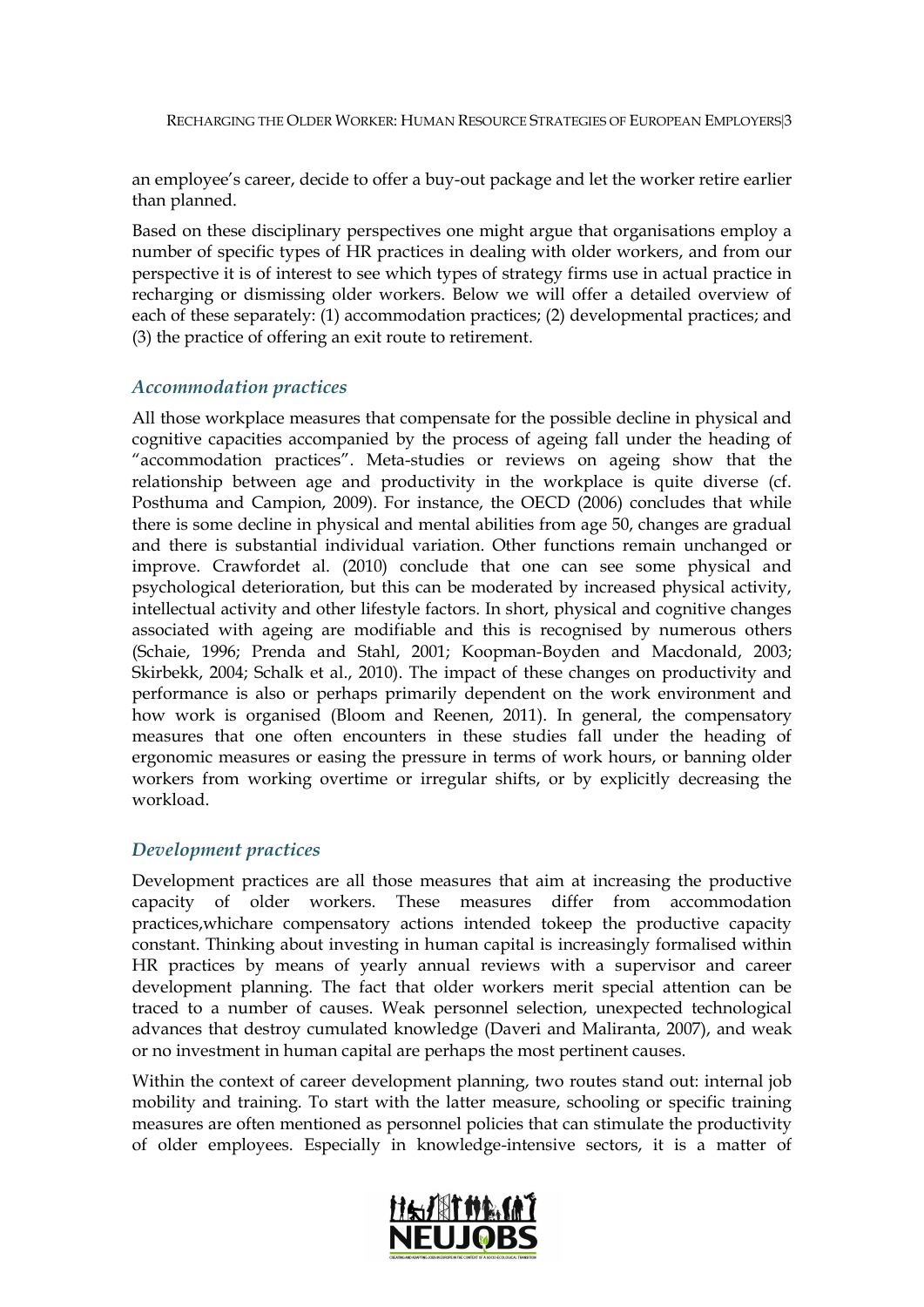necessity to constantly update one's knowledge of the state-of-the-art technology, but also information and communication technology itself. [Göbel and Zwick \(2012\)](#page-17-10) show for German firms that specific training measures for older workers are not correlated with the higher relative productivity of older workers. They suggest that the ineffectiveness might be a result of not properly implementing them. Indeed, it is repeatedly stressed that in the case of older workers, training programmes will not be as effective as they are for younger workers? [\(Mead and Fisk,](#page-18-11) 1998; [Jamieson and](#page-17-11)  [Rogers,](#page-17-11) 2000; [Paas et al.,](#page-18-12) 2001).

The promotion of internal job mobility is another route that not only allows the firm to groom its own talent but also facilitates the allocation of workers over time to positions that make the most of their capabilities. Naturally, this option of offering or stimulating job mobility within the firm is largely restricted to large organisations which can mimic an internal labour market [\(Doeringer and Piore,](#page-17-12) 1971).

### <span id="page-5-0"></span>*Offering exit options*

Finally, early retirement measures are all those measures which enable older workers to retire from the labour force, either fully or partially by taking up some form of "bridge" employment. Thesemeasuresarecloselyrelated to the previous measures. In either developing or accommodating the capacities of the older worker, the firm finds it worthwhile to maintain the employee. The corollary to this decision is, of course, to either dismiss or retire the older worker as the benefits of keeping the worker engaged no longer cover the costs over the remainder of the career, which officially ends at the mandatory retirement date (in most countries, still 65 years of age) or the date at which an occupational pension starts paying benefits. Seniority-based wages in conjunction with a mandatory retirement age are one reason for adopting this measure, as these type of contracts come increasingly under pressure from an ageing work force [\(Lazear,](#page-18-13) [1990\)](#page-18-13). Contracts based on seniority pay imply –from a contemporaneous point of view – a redistribution of income from young to old workers. An ageing personnel structure disrupts this balance and makes it difficult for firms to uphold their promise. Offering an exit route through early retirement is considered by numerous firms as an easy and well-accepted route. Another reason why managers prefer early retirement as an HR strategy is that they seem to expect that the latest technology, naturally adopted byyounger workers, can only be learned and used by older workers at a prohibitive cost. Facilitating early retirement for older workers is therefore a common route taken by many European employers who endorse this particular view.

# <span id="page-5-1"></span>**2. Predictors of Older Worker-Related HR Practices**

Based on the literature, we focus on three categories of factorsthat are often viewed as determining HR practices: (1) organisation characteristics; (2) job requirements within the organisation; and (3) management restrictions in dealing with older workers.

#### <span id="page-5-2"></span>*Organisation characteristics*

The most visible factors thatcould determine HR strategies are to be found in the organisations' characteristics. Besides the industry sector in which organisations

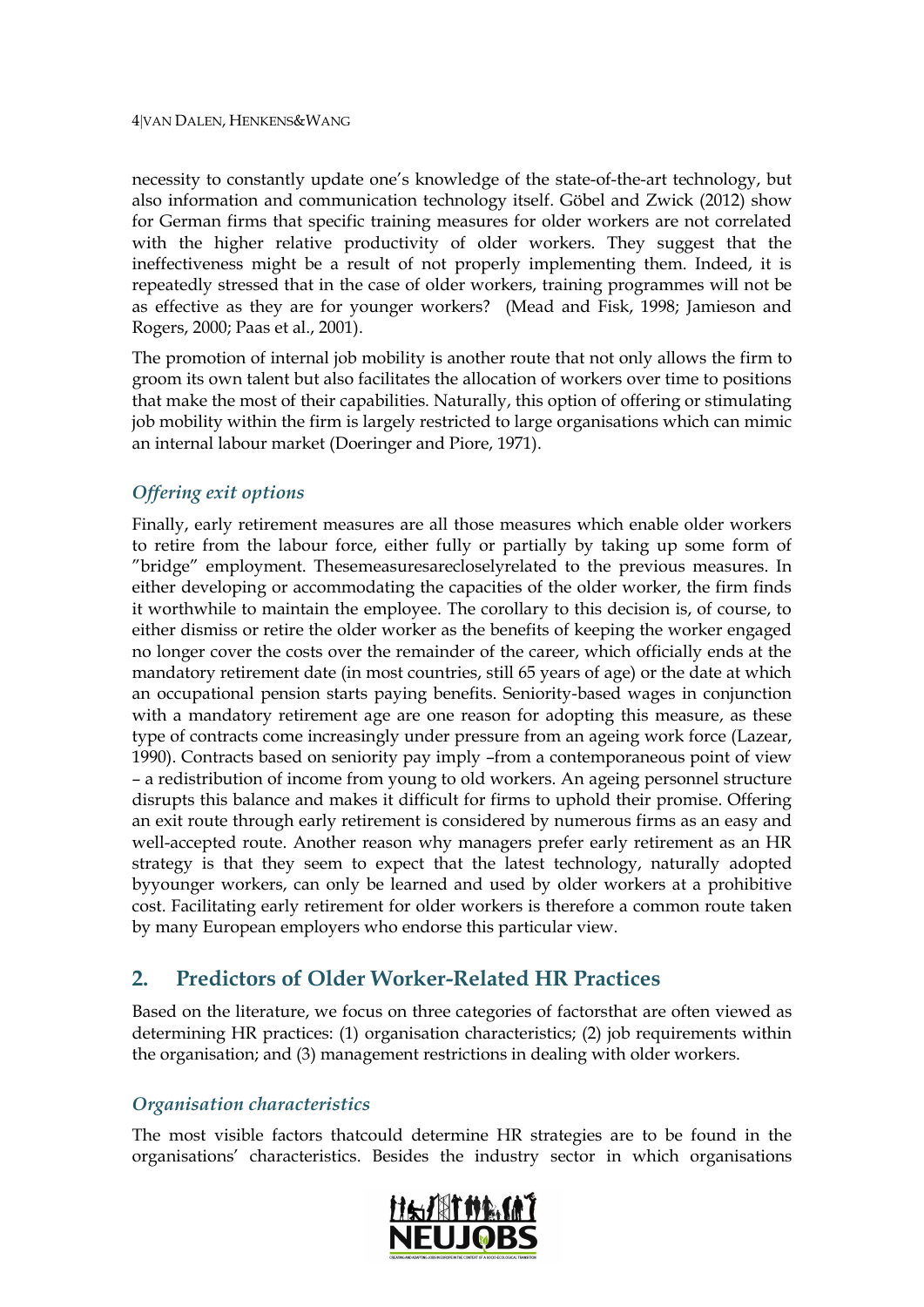operate, we will focus on twospecificpredictors: the number of older employees working within the organisation and the size of the organisation. To start with the first predictor: the percentage of older workers working in a particular organisation. The reason why this characteristic can influence how older workers are handled can be traced to a number of mediating effects. First of all, having a higher percentage of older workers makes it more likely that the employer has first-hand experience of the problems and possibilities which older workers face. Second, employers who already accustomed to a relatively old work force are likely to be more active in accommodating the needs or investing in the capabilities of older workers.

The second organisation characteristic which merits attention is the scale of operation, as measured by the number of employees. The reason for including this predictor is that use of a full-fledged personnel policy is expected to be subject to economies of scale. For small organisations, personnel policy is often of an informal nature, although they may be bound by government regulations to institute certain measures facilitating working practices. However, the possibilities – in terms of time and financial funds – to send workers on training or schooling programmes are expected to be feweramong small businesses. This may apply even more toa personnel policy targeted at older workers.

#### <span id="page-6-0"></span>*Job requirements: Knowledge intensity*

Firms working in a dynamic environment – i.e. a work environment in which the state of knowledge changes at a continuous rate – face the challenge of keeping their staff up to date and innovative. Knowledge operates at two different levels: firm specific and general. Firm- or sector-specific knowledge refers the type of knowledge that one needs in order to function within the firm and, at a broader level, within the sector in which the firm operates. General knowledge refers to knowledge which transcends the firm or sector and which can, in principle, be easily transferred to another organisation, such asknowledge of information and communication technologies.

When firm-specific knowledge is important, it may be that older workers will be valued more highly than younger workers as they not only have a larger social network to function within the firm, but will also possess the tacit knowledge needed to function in a particular trade or profession. One can therefore expect that firms will try to maintain and invest in these older workers, and certainly not send them into early retirement.

#### <span id="page-6-1"></span>*Management restrictions*

The ability of management to offer ways to enhance the productivityof older worker is often restricted by institutional characteristics, like the strength and influence of unions and the prevailing incentive structure. In particular, the seniority wage system is a labour market institution which employers in most western European counties have to deal with when tackling the consequences of an ageing labour force [\(D'Addio et al.,](#page-17-1) [2010\)](#page-17-1). The response of employers with respect to work force ageing can go one of twoways.They may perceive age-related productivity and wage structures as setin stone and therefore see only one way out of keeping their organisation sustainable:

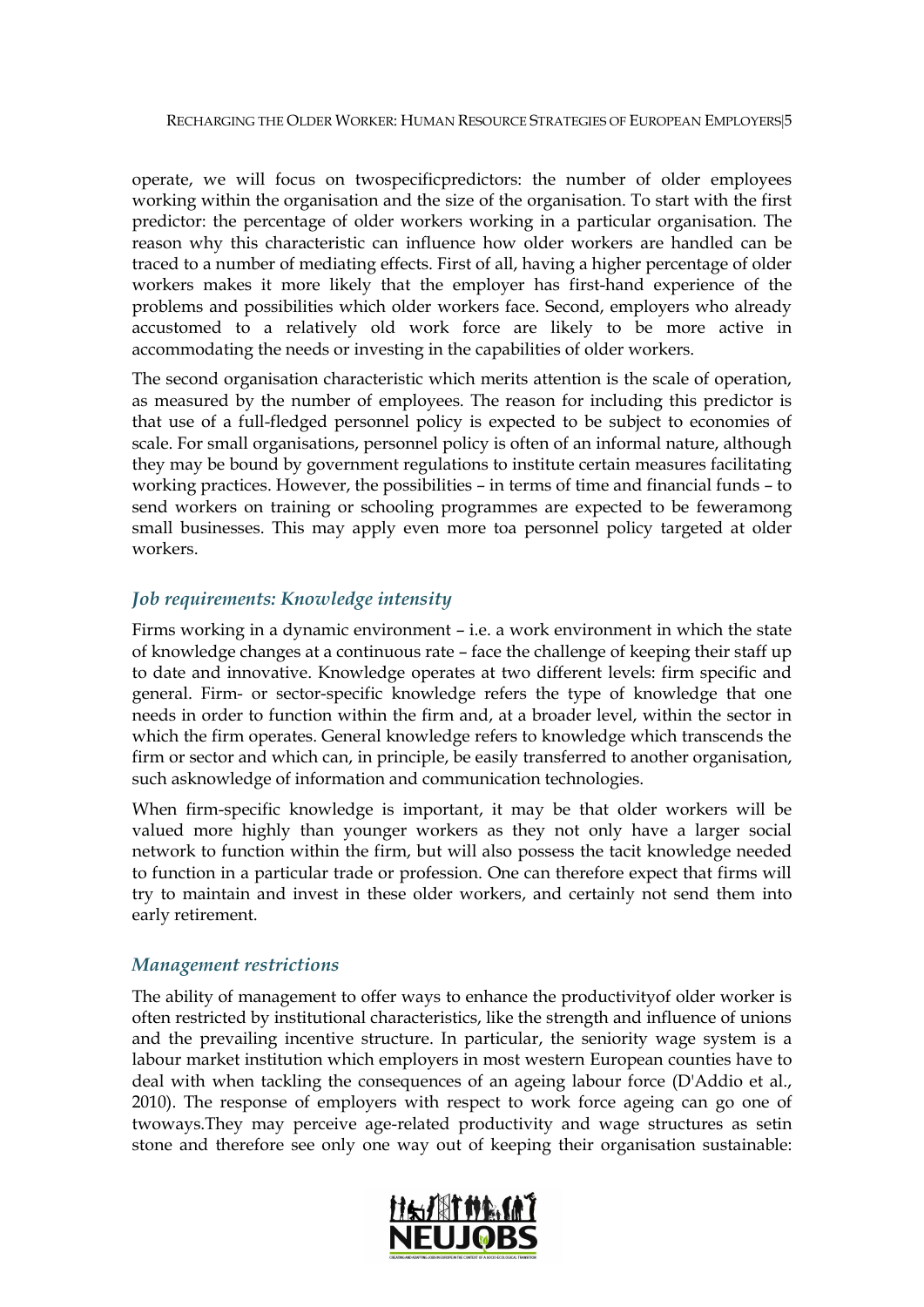offering exit routes for older workers. The alternative response is to invest in the knowledge of older workers and ensure that their productivity increases so that the wage-productivity gap does not widen as the staff ages.

The presence of strong unions will also affect employers'bahaviours.. Although the use of seniority wages is often depicted as a measure which individual employers can design and offer, in most European countries seniority wages are agreedupon at a higher (sector) level than the individual firm, and in this setting unions play an important role. Evidence on this particular relationship is given by [Zwick \(2011\)](#page-19-0), who shows for German firms that seniority wages are associated with strong union involvement. However, union involvement can cover the entire spectrum of human resource strategies and, as such, the influence of unions is expected to be noticeable within every strategy. The real question is, of course, which element of the HR strategy is affected most and on this point, the theory and previous studies do not have much to offer.

## <span id="page-7-0"></span>**3. Methods and Data**

Data on employers' behaviours and attitudes were collected between March and November 2009. The countries included in this study were geographically dispersed throughout Europe and represented all types of European welfare states. We used data from comparative surveys carried out among employers in Denmark, Germany, Italy, the Netherlands, Poland and Sweden [\(Conenet al.,](#page-17-13) 2012). Data for the UK and France weremissing the relevant information that was analysed in this paper so were excluded from the ASPA data file. The total sample covers 3,700 observations on employers. We selected the key decision-makers in a selected business unit of an organisation. The survey was completed by directors (32%), general managers (28%), HR managers (34%), or other supervisors (6%). To our knowledge, no previous studies have provided a similar examination of suchlarge-scale data collection.By employers, we mean the key decision-makers in a selected business unit of an organisation. In some cases, the business unit and organisation were the same entity; however, the former could also refer to a subsidiary of a firm that operated at a national or international level.

The response rates of the survey for the sample countries were 11% in Germany, 17% (Italy), 23% (Netherlands), 23% (Poland), 28% (Denmark) and 53% (Sweden). These rates were lower than the average response rates for individual surveys but were in line with the rates generally found in corporate surveys. In Europe and the United States, for instance, response rates have been found to be between 20% to 30% at most [\(Brewster and Hegewisch,](#page-17-14) 1994; [Kalleberg et al.,](#page-17-15) 1996; [Van Dalen et al.,](#page-18-14) 2009). For all countries, we drew a stratified sample of the characteristics of the sectors and sizes of the investigated business units.

#### <span id="page-7-1"></span>*Measures*

*Dependent variables.* Organisations' age-based human resource strategies fall into three broad categories: measures aimed at early retirement, development and accommodation. These categoriesin turn consist of a number of individual

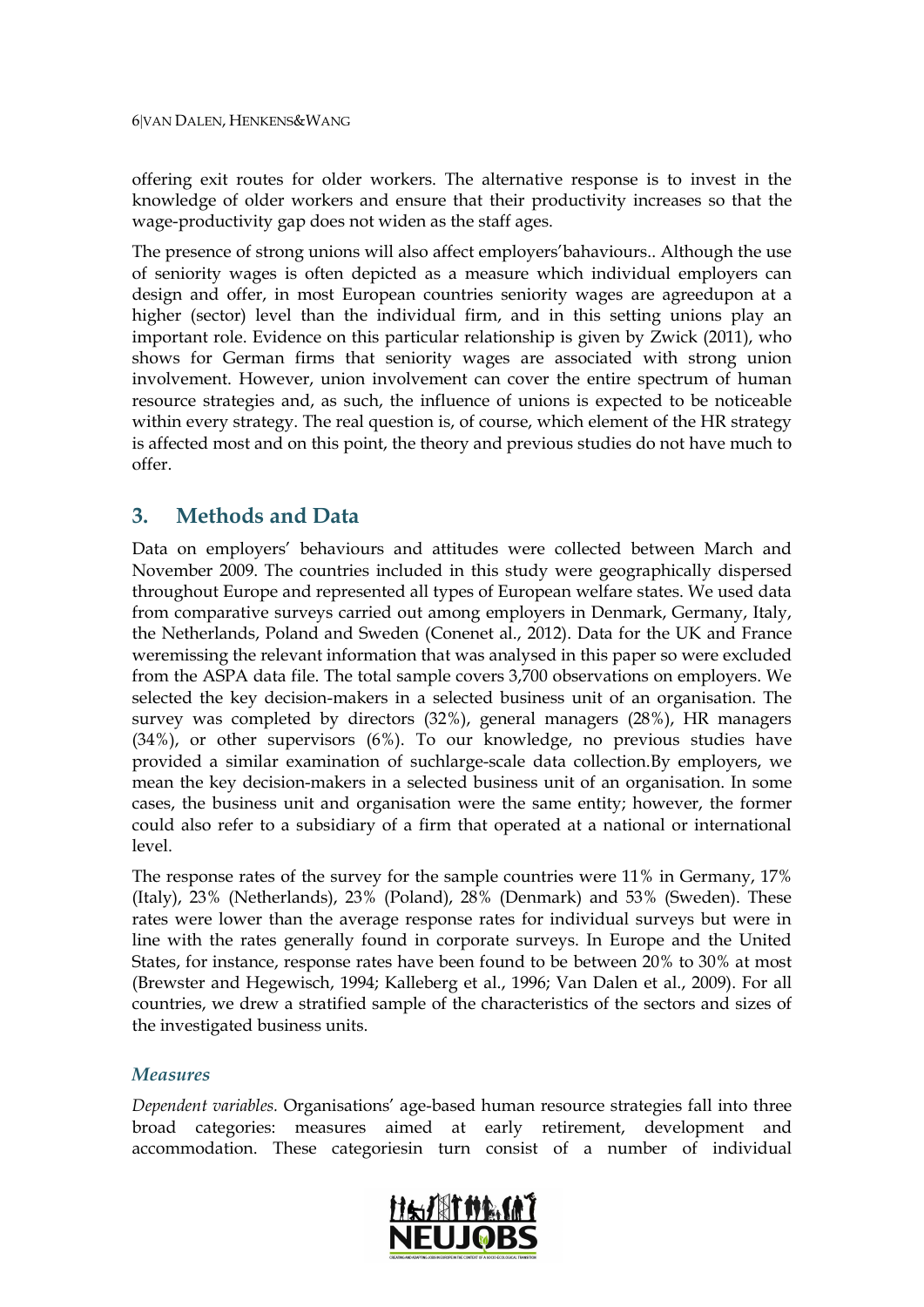measurestypifying the HR strategies offered by organisations. Early retirement measures consist of part-time retirement" and "early retirement schemes". Development measures consist of "training plans for older workers", "promoting internal job mobility"and "continuous career development". Finally there are four accommodation measures directed at older workers: "reduction of working time", "decreasing the work load", "ergonomic measures", and "age limit for irregular work or shifts".

*Independent variables.* The influence of six factors is the central focus of this paper: (i) the level of work staff ageing (as approximated by the percentage of older workers in the establishments concerned);(ii) the industry sector; (iii) the importance of senioritybased compensation; (iv) the perceived influence of unions on personnel policies; and the knowledge intensity of the organisation as approximated by agreement on two statements with respect to the (v) need for training and (vi) the level of knowledge intensity. The exact wording of the questions can be found in Table 1.

|                                                | Mean   | s.d.    | Wording                                                                                                                                                                                                                 |  |  |  |  |
|------------------------------------------------|--------|---------|-------------------------------------------------------------------------------------------------------------------------------------------------------------------------------------------------------------------------|--|--|--|--|
| <b>Exit measures</b>                           |        |         | "Which of the following                                                                                                                                                                                                 |  |  |  |  |
| Part-time retirement                           | .26    | .44     | measures regarding older                                                                                                                                                                                                |  |  |  |  |
| Early retirement schemes                       | .31    | .46     | workers are currently applied in<br>your establishment?" $(0 = no; 1)$                                                                                                                                                  |  |  |  |  |
| <b>Development measures</b>                    |        |         | $=$ yes)                                                                                                                                                                                                                |  |  |  |  |
| Training plans for older workers               | .19    | .39     |                                                                                                                                                                                                                         |  |  |  |  |
| Promoting internal job mobility                | .28    | .45     |                                                                                                                                                                                                                         |  |  |  |  |
| Continuous career development                  | .32    | .47     |                                                                                                                                                                                                                         |  |  |  |  |
| <b>Accommodation measures</b>                  |        |         |                                                                                                                                                                                                                         |  |  |  |  |
| Reduction of working time before<br>retirement | .24    | .43     |                                                                                                                                                                                                                         |  |  |  |  |
| Decreasing the workload for older<br>workers   | .20    | .40     |                                                                                                                                                                                                                         |  |  |  |  |
| Ergonomic measures                             | .33    | .47     |                                                                                                                                                                                                                         |  |  |  |  |
| Age limit for irregular work/shift<br>work     | .11    | .31     |                                                                                                                                                                                                                         |  |  |  |  |
| <b>Predictor variables</b>                     |        |         |                                                                                                                                                                                                                         |  |  |  |  |
| Proportion of older workers                    | 24.71  | 17.44   | "What percentage of the<br>employees are 50 years or<br>older?"                                                                                                                                                         |  |  |  |  |
| Organisation size                              | 534.72 | 8030.83 | "Approximately how many<br>people are currently employed<br>at this establishment?"                                                                                                                                     |  |  |  |  |
| Seniority-based compensation                   | 2.55   | .81     | "To what extent do wage rise<br>with tenure (i.e. number of<br>years the employee has worked<br>in your establishment)?" $(1 =$<br>not at all; $2 = \text{fairly low extent}$ ; 3<br>$=$ some extent; $4 =$ high extent |  |  |  |  |

<span id="page-8-0"></span>*Table 1. Descriptive statistics*

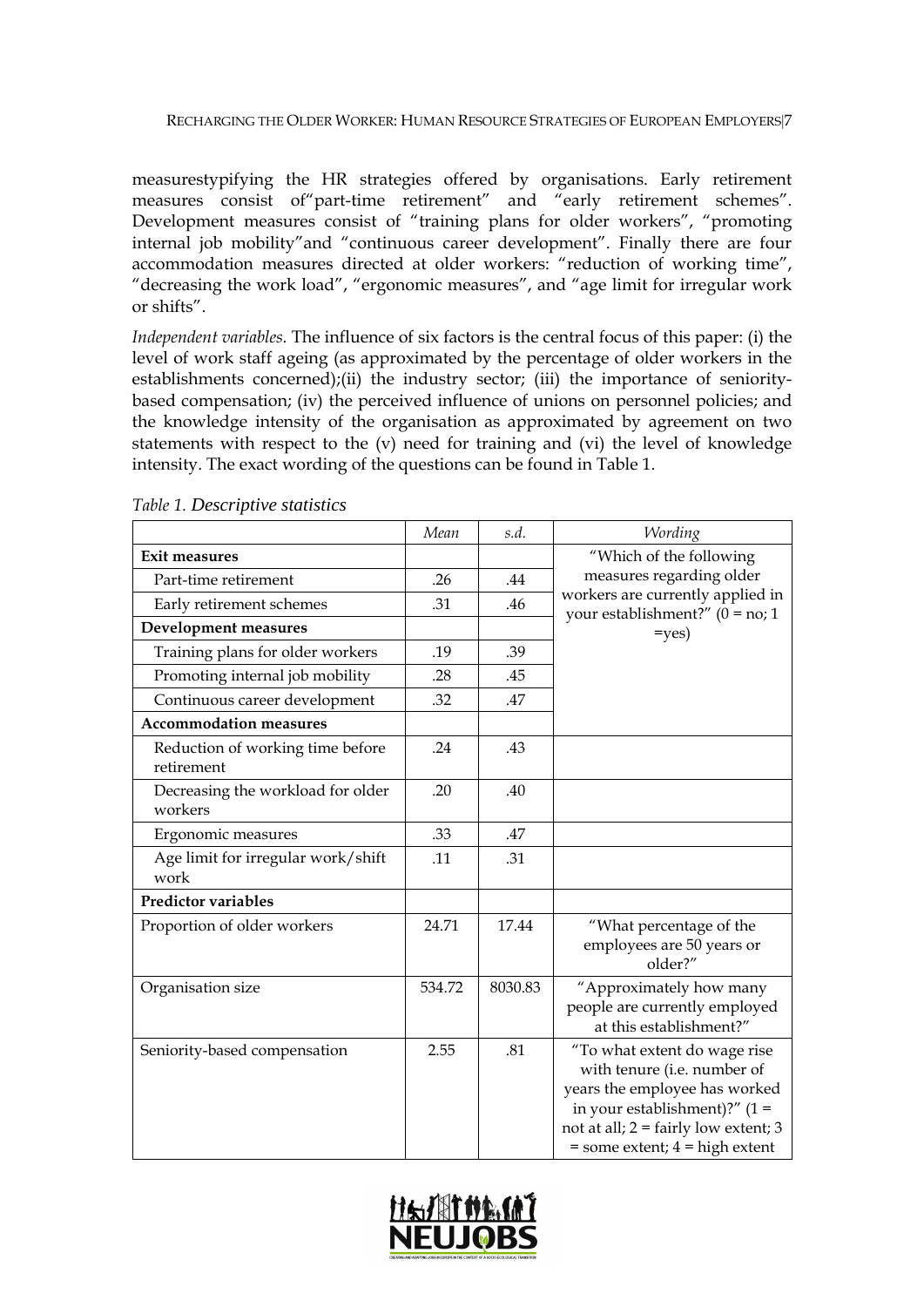#### 8VAN DALEN, HENKENS&WANG

| Labour union involvement   | 2.70 | 1.28 | "The influence of labour unions"<br>on personnel policies is clearly<br>visible in this establishment" 1<br>$=$ completely disagree to $5 =$<br>completely agree |
|----------------------------|------|------|------------------------------------------------------------------------------------------------------------------------------------------------------------------|
| Training requirement       | 3.50 | 1.19 | "Working in our establishment<br>requires regular extra training"<br>$1 =$ completely disagree to $5 =$<br>completely agree                                      |
| Knowledge intensity        | 3.55 | 1.10 | "The knowledge intensity in<br>our establishment is high" 1 =<br>completely disagree to $5 =$<br>completely agree                                                |
| <b>Control variables</b>   |      |      |                                                                                                                                                                  |
| Sector of industry         |      |      | "Within which of the following                                                                                                                                   |
| <b>Public Sector</b>       | .13  | .34  | sectors of industry is your                                                                                                                                      |
| Industry                   | .36  | .48  | establishment active?"                                                                                                                                           |
| Service                    | .30  | .46  |                                                                                                                                                                  |
| Health and Education       | .20  | .40  |                                                                                                                                                                  |
| Sector Information Missing | .01  | .11  |                                                                                                                                                                  |
| Country                    |      |      |                                                                                                                                                                  |
| Netherlands                | .22  | .42  |                                                                                                                                                                  |
| Italy                      | .18  | .38  |                                                                                                                                                                  |
| Denmark                    | .13  | .34  |                                                                                                                                                                  |
| Sweden                     | .09  | .29  |                                                                                                                                                                  |
| Poland                     | .20  | .40  |                                                                                                                                                                  |
| Germany                    | .18  | .39  |                                                                                                                                                                  |

 $N = 3,700$ 

To control for influences which are tied to the industry sector and the country in which the establishment is based, we have added a set of dummy variables.

Source: own compilation

## <span id="page-9-0"></span>**4. Results**

#### <span id="page-9-1"></span>*Descriptives*

As a first description of employer strategies, Table 1 presents the intensity of various strategies. On average, approximately 30%of employers have applied some form of policy within each of the three HR policy domains: 31%offer early retirement schemes, 32%offer continuous career development and 33%offerergonomic measures.However, the variation across countries is high, with Dutch and Polish employers offering many options and Italian employers offering virtually none specifically aimed at older workers. Figure 1 gives an impression of the diversity in the application of various policy measures.

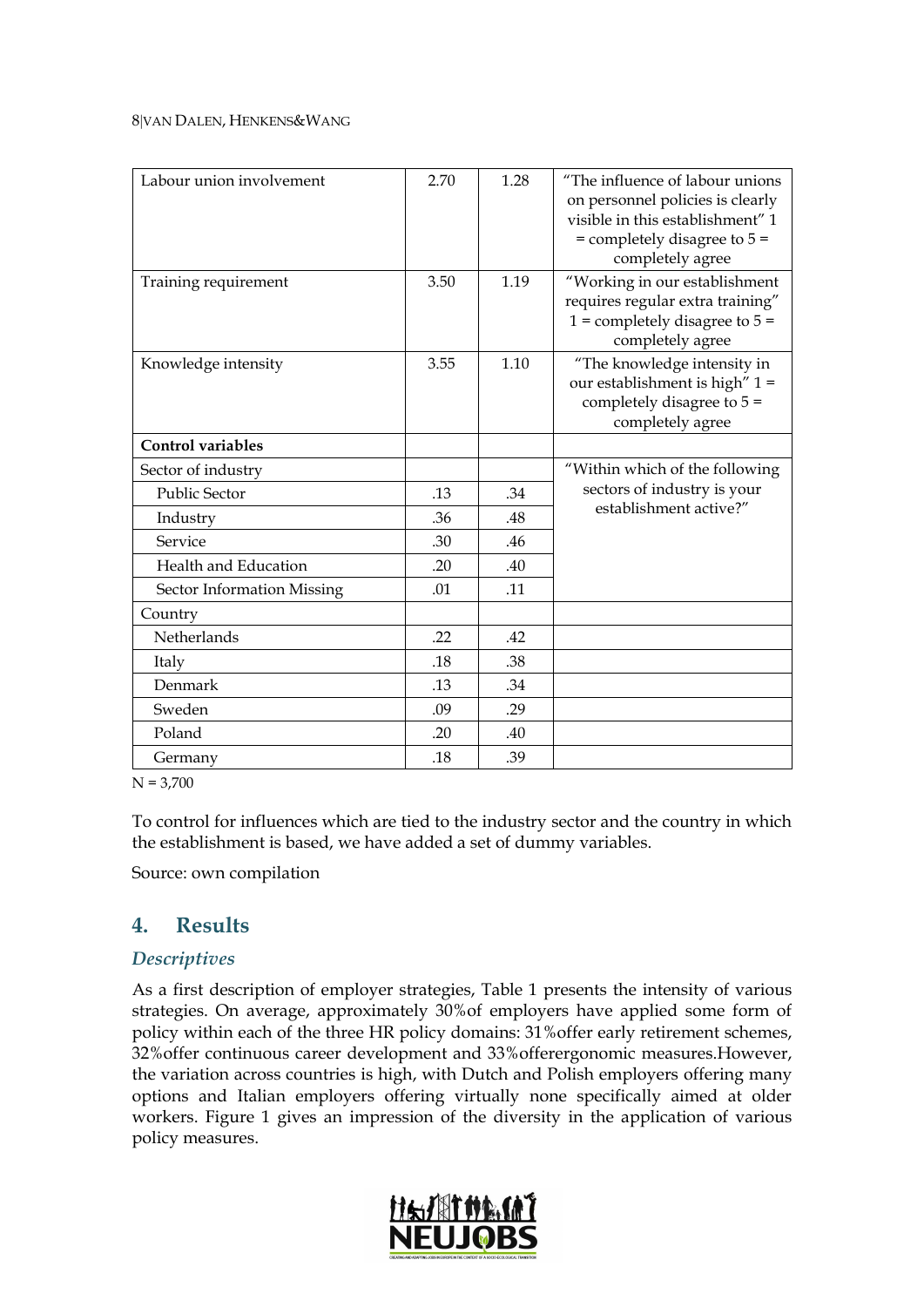

<span id="page-10-1"></span>*Figure 1. Prevalence of human resource strategies focused on older workers among European employers, 2009*

If we pool the country experiences,wecan observethat barely 1% of European employers use all three strategies to the fullest extent, while20% of employers use at least one measurefromeach of the three age-based strategies. In short, this signifies that age-based policies directed as "active ageing" are certainly not the norm in organisations. The situation is somewhat better in public sector organisations in most countries, where government apparently has to practice what it preaches and lead by example.

### <span id="page-10-0"></span>*Older Worker-related Human Resource Practice Strategies*

As a first step in the analysis, a confirmatory factor analysis (CFA) with categorical indicators was conducted to examine the construct validity of the three types of older worker-related human resource strategies. A three-factor model was tested by loading items on their respective latent variables. Results showed that items all significantly loaded on their respective latent factors (standardised factor loadings ranged from .66 to .85 and were all statistically significant). Information criteria of the three-factor model were also obtained, such that Akaike (AIC) =  $28373.03$ , Bayesian (BIC) =



Source: ASPA, own calculations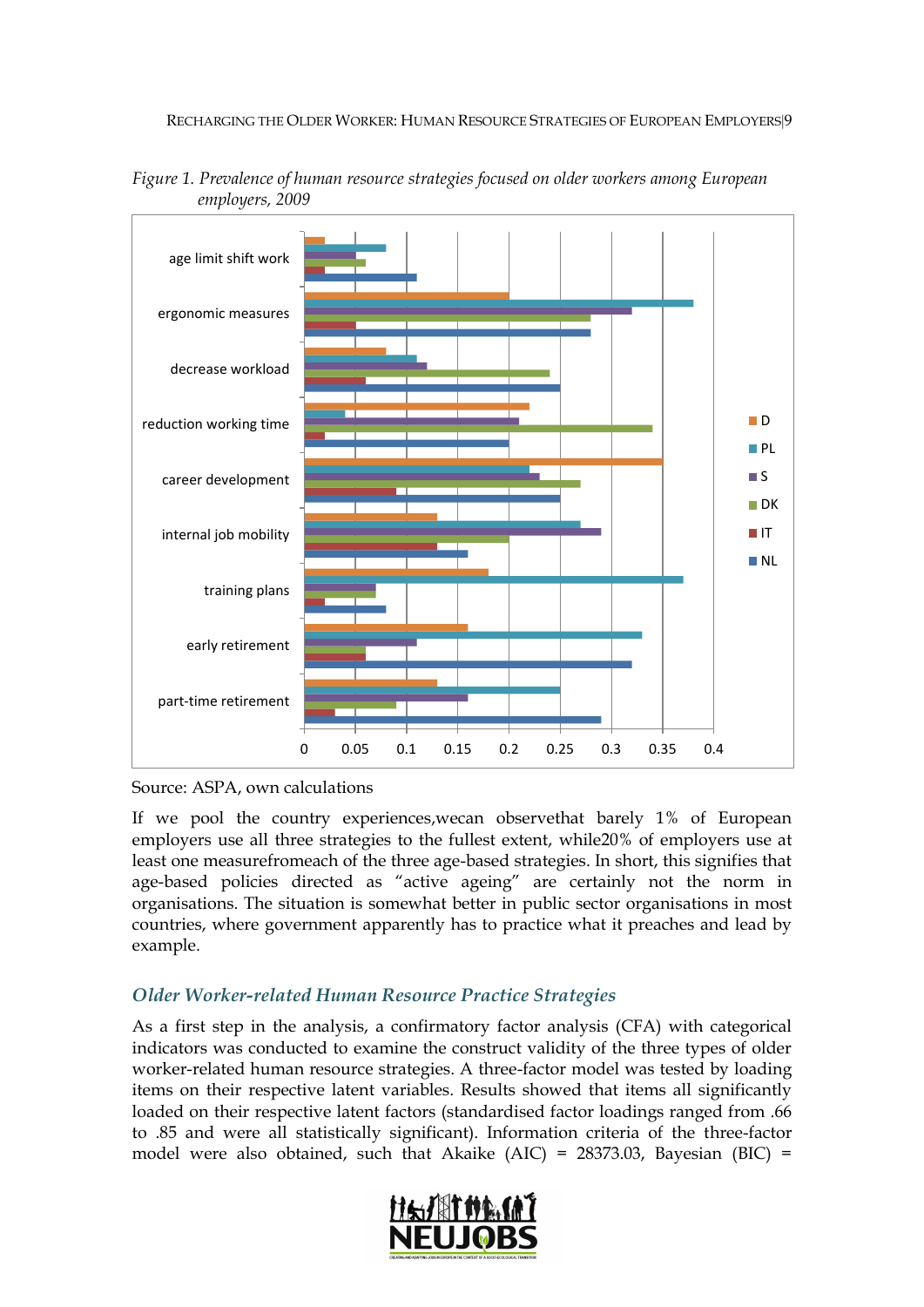28820.00, and sample-size adjusted BIC = 28591.22. An alternative one-factor model was specified by loading all items on the same latent factor, with  $AIC = 29523.65$ ,  $BIC =$ 29740.93, and sample-size adjusted BIC = 29629.72. Since all three types of information criteria of the three-factor model are smaller than those of the one-factor model, the three-factor model has a better model fit and was thus accepted for further analysis.

#### <span id="page-11-0"></span>*Testing Predictors of Older Worker-related Human Resource Strategies*

Next, we specified a structural equation model by regressing a set of control variables (i.e. country and sector of industry) in Step 1 and key predictors (i.e.ageing work force experience, organisation size, seniority-based compensation, labour union involvement, training requirements and knowledge intensity) in Step 2 on the three latent factors obtained in the above-mentioned CFA model. Table 2 presents the coefficients of the estimated models of Step1and Step 2. As reported in Table 2, the key predictors included in the model explained 8%, 8%, and 4% additional variances beyond control variables in an organisation's use of early retirement schemes, accommodation strategies and development strategies, respectively.

As can be seen in Table 2, the proportion of older workers was positively related to the use of exit schemes ( $\gamma$ <sup>E</sup> = 2.85), development strategies ( $\gamma$ <sup>D</sup> = 1.82) and accommodation strategies ( $\gamma_A$  = .71), indicating that organisations witha high percentage of older workers offered all three types of older worker-related HR strategies more often than those that had a low percentage of older workers. Organisation size, however, was not significantly related to any of the three strategies. The use of seniority-based compensation, labour union involvement and training requirements of the organisation were positively related to early retirement schemes, development strategies and accommodation strategies (see Table 2). These results indicate that organisations that usemore seniority-based compensation, that havea higher level of involvement from labour unions, and that imposea higher level of requirement on training offered all three types of older worker-related HR strategies more often than organisationsthat did not have these characteristics. And as a final observation, the knowledge intensity of the organisation was positively related to accommodation strategies ( $\gamma_A$  = .22) but was not significantly related to early retirement schemes and development strategies. Public sector organisations are more age-conscious than private sector firms.

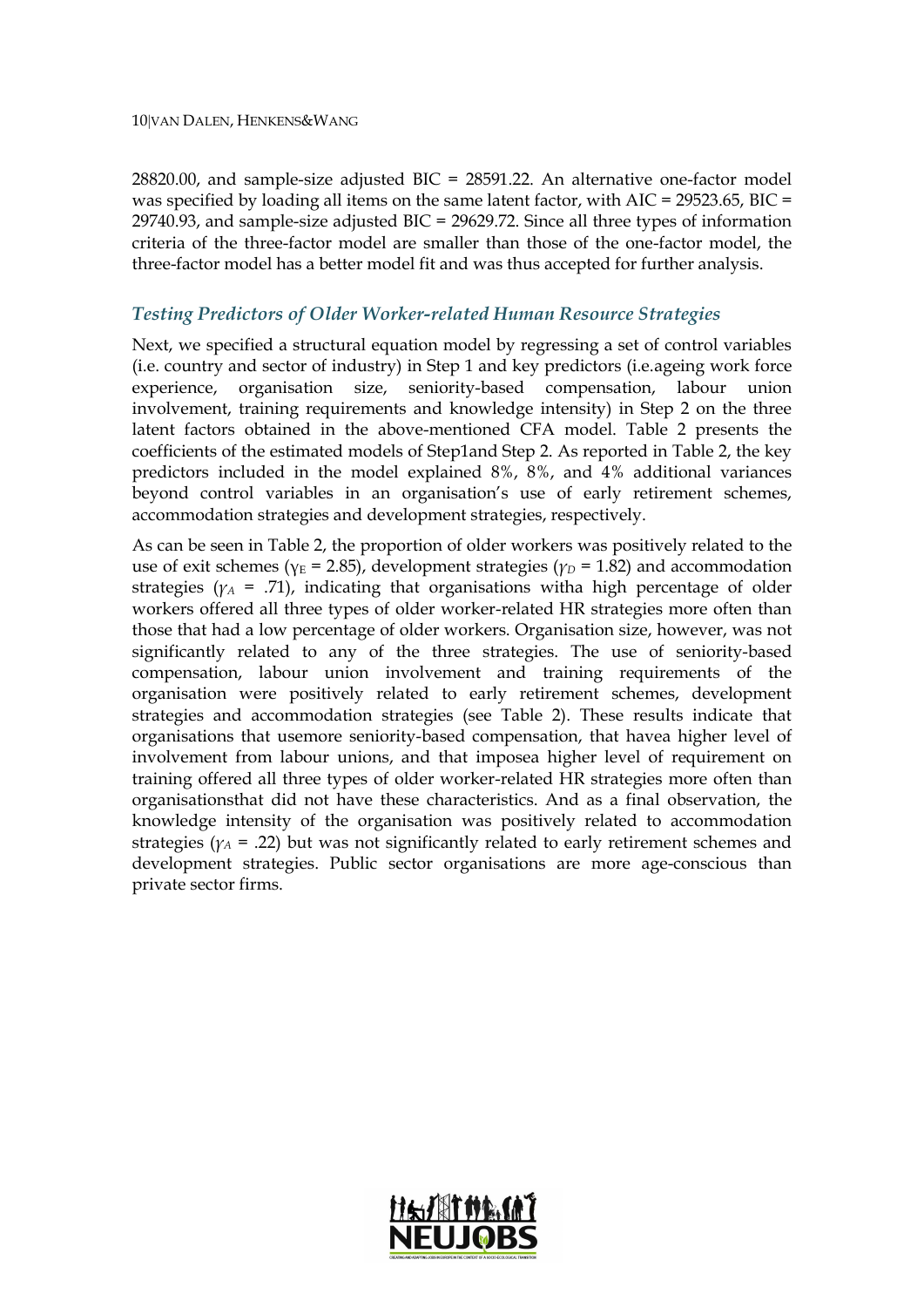#### RECHARGING THE OLDER WORKER: HUMAN RESOURCE STRATEGIES OF EUROPEAN EMPLOYERS 11

<span id="page-12-0"></span>

| Predictor                                |            | Exit strategies |           | Accommodation strategies |           |           | Development strategies |          |     |
|------------------------------------------|------------|-----------------|-----------|--------------------------|-----------|-----------|------------------------|----------|-----|
|                                          | Est.       | Beta            | <b>SE</b> | Est.                     | Beta      | <b>SE</b> | Est.                   | Beta     | SE  |
| Step 1: only control variables           |            |                 |           |                          |           |           |                        |          |     |
| Sector (public sector= ref.)             |            |                 |           |                          |           |           |                        |          |     |
| Industry <sup>1</sup>                    | $-0.92**$  | $-.17**$        | .16       | $-1.05**$                | $-.20**$  | .15       | $-.78**$               | $-.25**$ | .11 |
| Service <sup>1</sup>                     | $-0.155**$ | $-.28**$        | .18       | $-1.45**$                | $-.26**$  | .17       | $-.84**$               | $-.26**$ | .11 |
| Health and education <sup>1</sup>        | $-1.05**$  | $-.16**$        | .17       | $-.88**$                 | $-14**$   | .16       | $-.60**$               | $-16**$  | .11 |
| Sector information missing <sup>1</sup>  | $-1.19*$   | $-.05*$         | .48       | $-1.29**$                | $-.06**$  | .39       | $-1.04**$              | $-.08**$ | .27 |
| Country (Netherlands = ref.)             |            |                 |           |                          |           |           |                        |          |     |
| Italy <sup>2</sup>                       | $-4.19**$  | $-.63**$        | .30       | $-4.56**$                | $-.70**$  | .32       | $-1.43**$              | $-.37**$ | .14 |
| Denmark <sup>2</sup>                     | $-2.96**$  | $-.39**$        | .22       | $-.40*$                  | $-.05*$   | .16       | $-.25*$                | $-.06*$  | .10 |
| Sweden <sup>2</sup>                      | $-2.08**$  | $-.23**$        | .20       | $-1.12**$                | $-.13**$  | .17       | $.22*$                 | $.04*$   | .11 |
| Poland <sup>2</sup>                      | $-1.21**$  | $-.18**$        | .16       | $-2.29**$                | $-.36***$ | .20       | $-.08$                 | $-.02$   | .10 |
| Germany <sup>2</sup>                     | $-2.38**$  | $-.36**$        | .21       | $-1.56***$               | $-.24**$  | .14       | $-.19*$                | $-.05*$  | .09 |
| $R^2$                                    | $.34**$    |                 |           | $.17**$                  |           |           | $.42**$                |          |     |
|                                          |            |                 |           |                          |           |           |                        |          |     |
| Step 2                                   |            |                 |           |                          |           |           |                        |          |     |
| Key predictors                           |            |                 |           |                          |           |           |                        |          |     |
| Proportion of older workers <sup>3</sup> | $2.82**$   | $.20**$         | .44       | $1.77**$                 | $.13**$   | .32       | $.76***$               | $.08**$  | .22 |
| Organisation size <sup>4</sup>           | .01        | .02             | .00       | .01                      | .02       | .00       | .01                    | .07      | .01 |
| Seniority-based compensation             | $.23**$    | $.08**$         | .09       | $.24**$                  | $.08**$   | .06       | $.10*$                 | $.05*$   | .05 |
| Labour union involvement                 | $.26**$    | $.13***$        | .05       | $.20**$                  | $.10**$   | .04       | $.07*$                 | $.05*$   | .03 |
| Training requirement                     | $.27**$    | $.13***$        | .07       | $.21**$                  | $.10**$   | .05       | $.31**$                | $.23**$  | .05 |
| Knowledge intensity                      | $-.05$     | $-.02$          | .08       | .09                      | .04       | .06       | $.22**$                | $.15**$  | .05 |

# *Table 2. Coefficients of the estimated structural equation model*

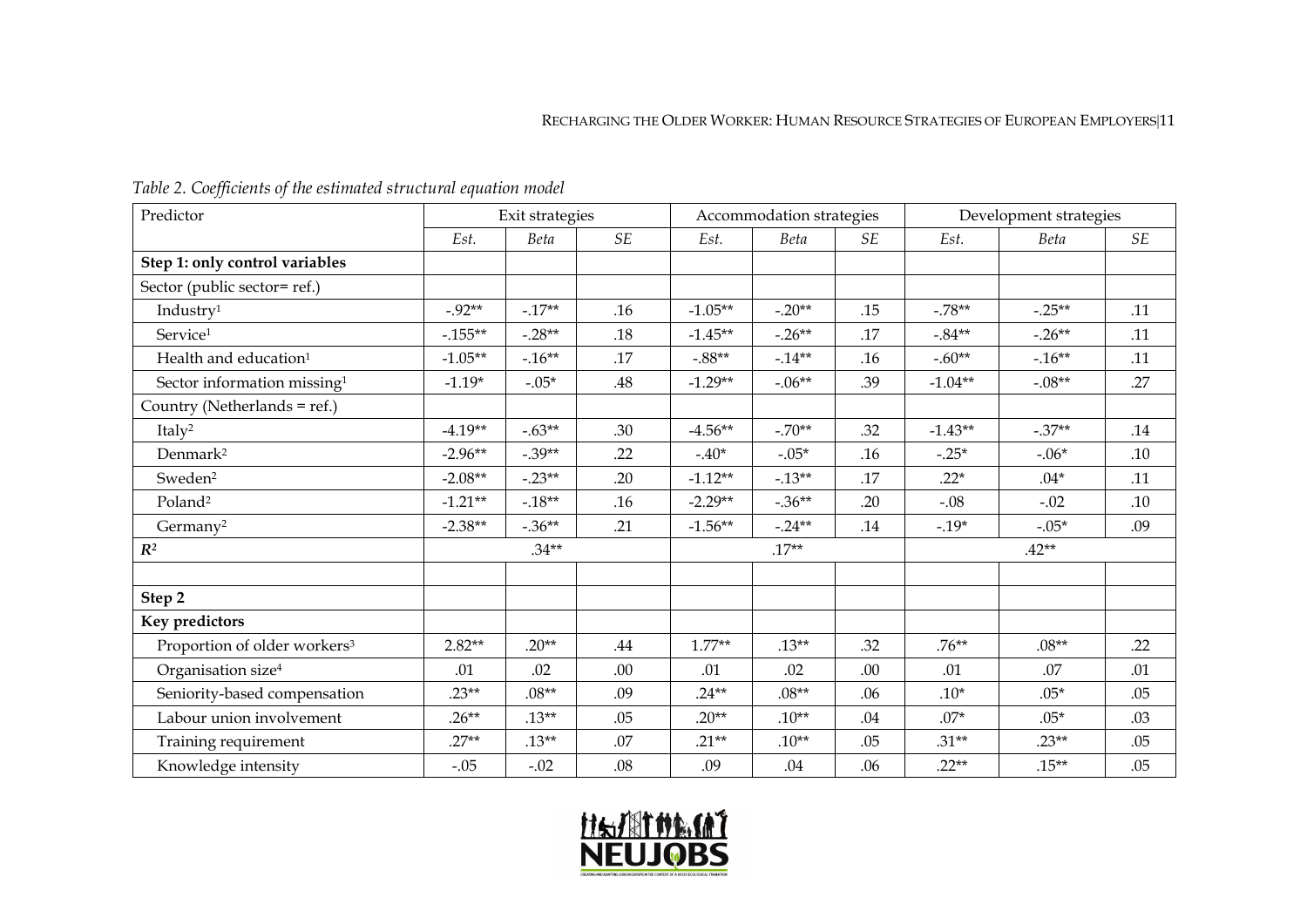#### 12VAN DALEN, HENKENS&WANG

| Control variables                       |           |           |     |           |          |         |           |          |     |
|-----------------------------------------|-----------|-----------|-----|-----------|----------|---------|-----------|----------|-----|
| Industry sector                         |           |           |     |           |          |         |           |          |     |
| Industry <sup>1</sup>                   | $-.36*$   | $-.07*$   | .17 | $-.61**$  | $-.12**$ | .16     | $-48**$   | $-.15**$ | .11 |
| Service <sup>1</sup>                    | $-0.99**$ | $-18**$   | .16 | $-1.04**$ | $-.20**$ | .17     | $-.65**$  | $-19**$  | .12 |
| Health and education <sup>1</sup>       | $-0.86**$ | $-14**$   | .16 | $-.75**$  | $-.13**$ | .16     | $-.57**$  | $-14**$  | .12 |
| Sector information missing <sup>1</sup> | $-.67$    | $-.03$    | .46 | $-1.04**$ | $-.05**$ | .39     | $-1.08**$ | $-.08**$ | .31 |
| Country (Netherlands = $0$ )            |           |           |     |           |          |         |           |          |     |
| Italy <sup>2</sup>                      | $-3.50**$ | $-.56**$  | .26 | $-3.69**$ | $-.60**$ | .30     | $-.62**$  | $-15**$  | .14 |
| Denmark <sup>2</sup>                    | $-2.89**$ | $-41**$   | .21 | $-48**$   | $-.07**$ | .15     | $-.24*$   | $-.05*$  | .11 |
| Sweden <sup>2</sup>                     | $-2.27**$ | $-.27**$  | .22 | $-1.24**$ | $-.15**$ | .18     | .10       | .02      | .12 |
| Poland <sup>2</sup>                     | $-0.94**$ | $-0.13**$ | .17 | $-2.19**$ | $-.31**$ | .21     | $-0.15$   | $-.03$   | .12 |
| Germany <sup>2</sup>                    | $-2.28**$ | $-.36**$  | .21 | $-1.47**$ | $-.24**$ | .14     | $-.25*$   | $-.06*$  | .10 |
| $R^2$                                   |           | $.42**$   |     |           | $.25**$  |         |           | $.46**$  |     |
| $\Delta R^2$                            |           | $.08**$   |     | $.08**$   |          | $.04**$ |           |          |     |

*Notes.* <sup>1</sup> These dummy variables were coded 1 if the organisation was from Industry/Service/Health and Education/Unknown Sector and 0 if it was from the Public Sector.<sup>2</sup> These dummy variables were coded 1 if the organisation was from Italy/Demark/Sweden/Poland/Germany and 0 if it was from Netherlands.<sup>3</sup> The proportion of older workers was calculated as the percentage of employees over 50 in the organisation divided by 100. <sup>4</sup> Organisation size was calculated as the actual organisational size divided by 1,000 to keep the values at a similar scale to the other variables. \* *p*< .05. \*\* *p*< .01.

Source: ASPA, own calculations

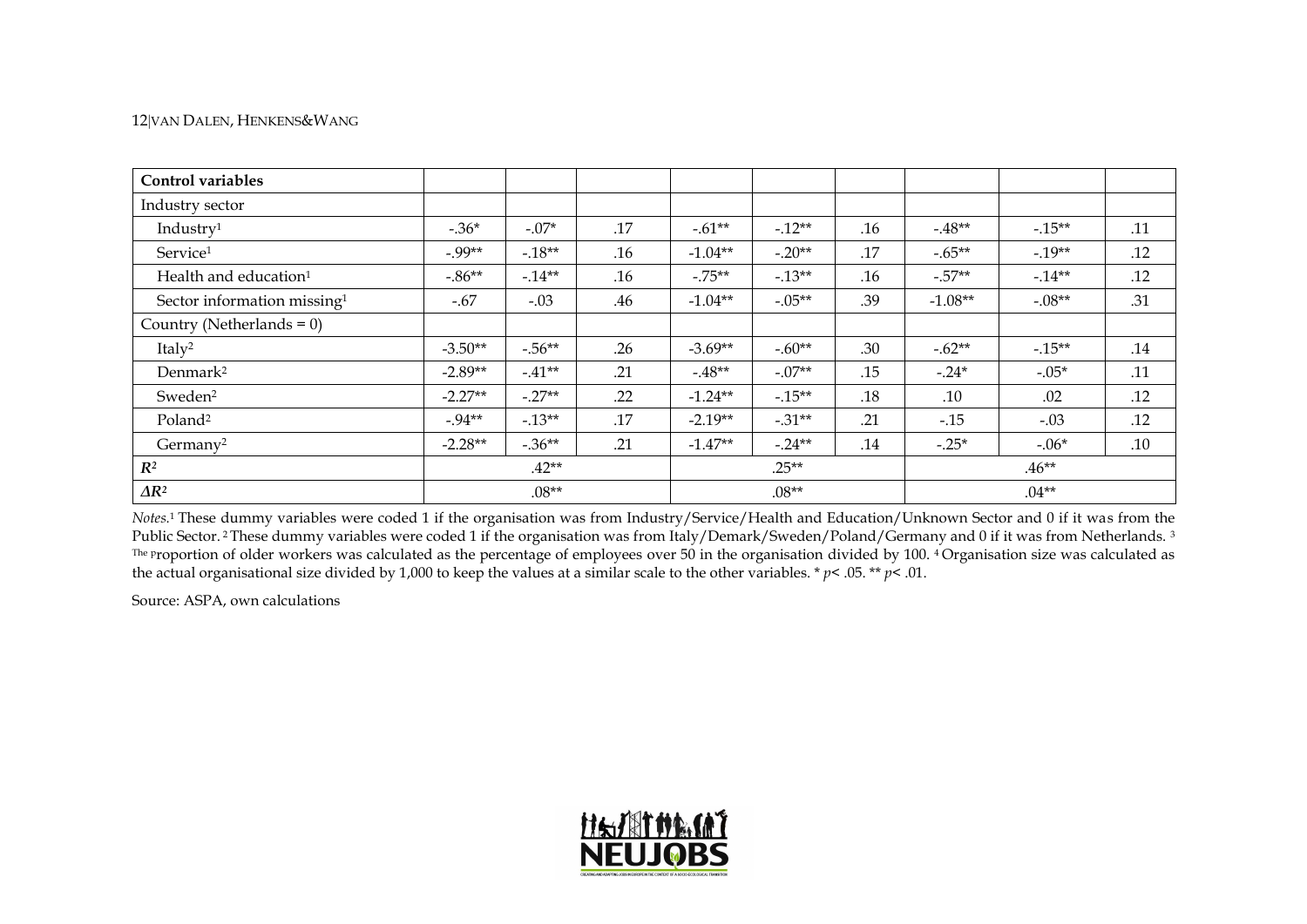Table 3 presents the comparison results of the predictive effects of each key predictor across the three dependent variables. Predictive effect comparisons were conducted by comparing the likelihood-ratio based  $\chi^2$ s of the free model (i.e. the model estimated with both covariates and predictors as in Step 2, Table 2) and a constrained model in which the predictive effects of a particular predictor on two dependent variables were constrained to be equal. Significant  $\Delta \chi^2$  means that the constrained model fitted the data significantly worse than the free model, indicating that the predictive effects of the particular predictor on the two dependent variables were significantly different. Nonsignificant  $\Delta \chi^2$  means the constrained model fitted the data similarly to the free model, indicating that there is no difference in the predictive effects of the particular predictor on the two dependent variables. The tests in Table 3 show in particular that the proportion of older workers was more predictive of an organisation's use of early retirement schemes than of accommodation and development strategies. And in turn, the proportion of older workers was more predictive of an organisation's use of accommodation strategies than of development strategies. Besides the level of work staff ageing, other predictive variables also shed some light on the focus of employers' strategies. Both seniority-based compensation and labour union involvement were more predictive of an organisation's use of early retirement schemes and accommodation strategies than of development strategies. Finally, there was no difference in the predictive effects of training requirement on all three HR practices.

| Model                         | -2Loglikelihood | $\Delta \chi^2(1)$ | Conclusion                    |  |  |  |  |  |  |  |
|-------------------------------|-----------------|--------------------|-------------------------------|--|--|--|--|--|--|--|
| Free model                    | 56167.98        |                    |                               |  |  |  |  |  |  |  |
| Predictive effect comparisons |                 |                    |                               |  |  |  |  |  |  |  |
| Proportion of older workers   |                 |                    |                               |  |  |  |  |  |  |  |
| YE VS. YD                     | 56206.20        | 38.22**            | YE > YD                       |  |  |  |  |  |  |  |
| YEVS. YA                      | 56176.06        | $8.08**$           | $\gamma_E > \gamma_A$         |  |  |  |  |  |  |  |
| YD VS. YA                     | 56180.70        | $12.72**$          | $\gamma$ A $>$ Y <sub>D</sub> |  |  |  |  |  |  |  |
| Seniority-based compensation  |                 |                    |                               |  |  |  |  |  |  |  |
| YEVS, YD                      | 56171.82        | $3.84*$            | $\gamma_E > \gamma_D$         |  |  |  |  |  |  |  |
| YEVS, YA                      | 56168.00        | .02                | $\gamma_E = \gamma_A$         |  |  |  |  |  |  |  |
| YD VS. YA                     | 56174.72        | $6.74**$           | $\gamma$ A $>$ $\gamma$ D     |  |  |  |  |  |  |  |
| Labour union involvement      |                 |                    |                               |  |  |  |  |  |  |  |
| YEVS, YD                      | 56188.36        | 20.38**            | YE > YD                       |  |  |  |  |  |  |  |
| YE VS, YA                     | 56169.82        | 1.84               | $\gamma_E = \gamma_A$         |  |  |  |  |  |  |  |
| YD VS, YA                     | 56180.72        | 12.74**            | $\gamma_A > \gamma_D$         |  |  |  |  |  |  |  |
| <b>Training requirement</b>   |                 |                    |                               |  |  |  |  |  |  |  |
| YE VS. YD                     | 56168.36        | .38                | $\gamma_E = \gamma_D$         |  |  |  |  |  |  |  |
| YE VS. YA                     | 56168.86        | .88                | $\gamma_E = \gamma_A$         |  |  |  |  |  |  |  |
| YD VS. YA                     | 56171.46        | 3.48               | $\gamma_D = \gamma_A$         |  |  |  |  |  |  |  |

<span id="page-14-0"></span>*Table 3. Model comparisons for free model and constrained models*

*Notes:* $\gamma_E$  = the structural coefficient in predicting exit strategies.  $\gamma_D$  = the structural coefficient in predicting development strategies.  $\gamma_A$  = the structural coefficient in predicting accommodation strategies. \* *p*< .05, \*\* *p*< .01.

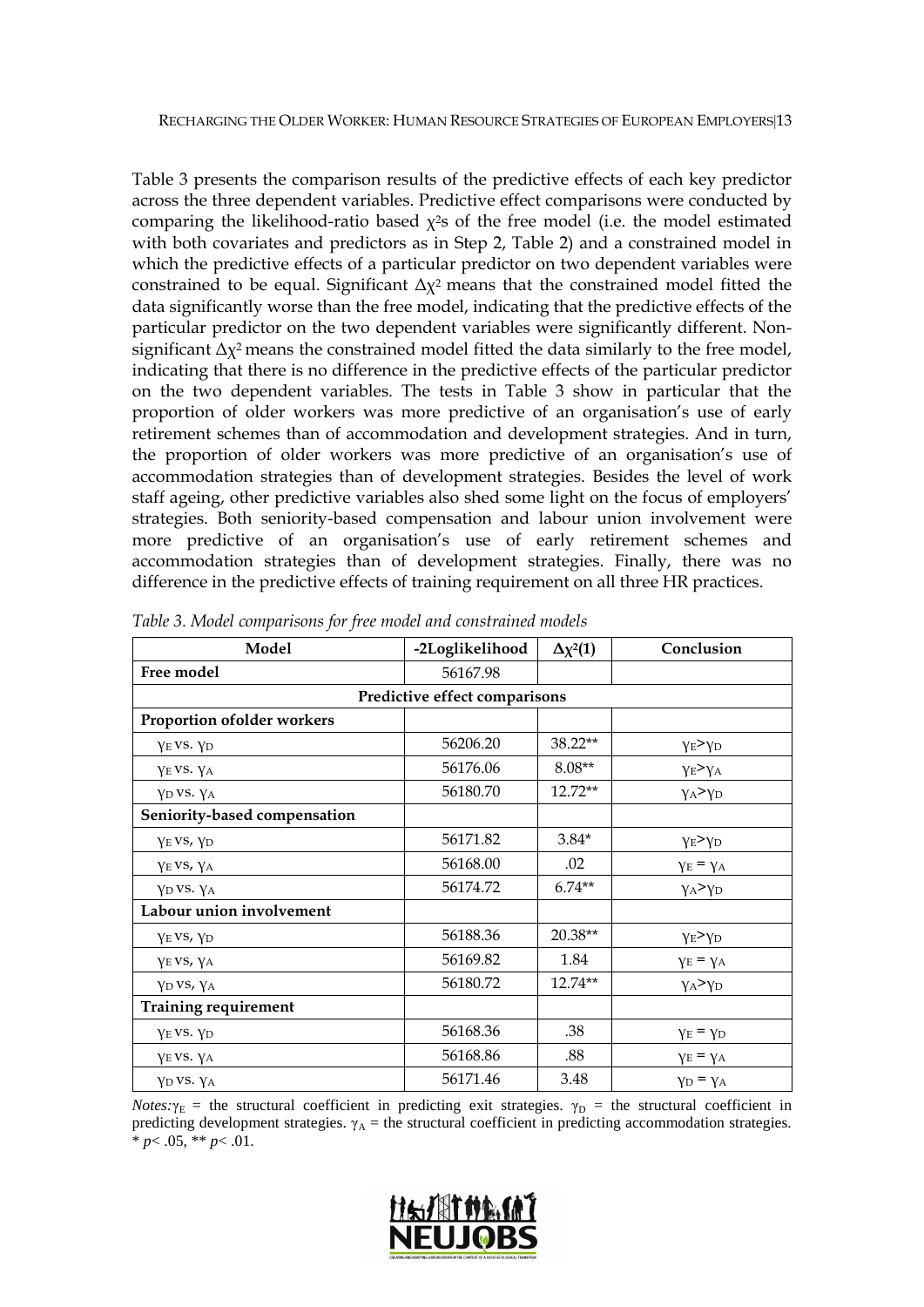Source: ASPA, own calculation

## <span id="page-15-0"></span>**5. Summary and Discussion**

In this paper we have offered an empirically based taxonomy of European employers' human resource strategies in relation to older workers. Three types of age-based strategies can be discerned: a focus on exit through retirement, accommodation measures and development measures. A key strength of this study is that the various predictors of older worker-related HR practices are analysed simultaneously by means of a latent class analysis. The bulk of the HR literature examines strategies separately, but a drawback to this approach is that one misses information revealed by related strategies. Another strength of the study relates to its object: for a sample of 3,700 organisations in six European countries (Denmark, Germany, Italy, the Netherlands, Poland and Sweden), we offer an in-depth overview of firms that are adapting to an ageing work force.

The results first show that – based on a confirmatory factor analysis (CFA) with categorical indicators – the three types of age-based HR strategies offer a valid taxonomy for the way organisations organise their personnel policies. As a subsequent step, we used structural equation modelling to test whether key predictors (i.e. ageing of the work force, organisation size, seniority-based compensation, labour union involvement, training requirement and knowledge intensity) are associated with the three latent factors. As it turns out, the higher the proportion of older workers in an organisation, the more likely that organisation is to employ exit, development or accommodation strategies. In addition, organisations that use more seniority-based compensation, that have a higher level of involvement from labour unions, and that impose a higher level of requirement on training offered all three types of older worker-related HR strategies more often than those that did not have these characteristics, but one cannot discern a consistent hierarchy across the three measures. And a final noteworthy result is that public sector organisations are on the whole more age-conscious in their HR strategies than private sector firms, as the three strategies are applied more often in the public sector. European governments appear to try to lead by example when it comes to the policy of "active ageing".

The policy implications of this study are to some extent limited by the cross-sectional nature of the study, which implies that one cannot see whether employers are improving their actions and attitude towards older workers. However, from other research [\(Conen et al.,](#page-17-16) 2011) one can discern that employers' behaviour and attitude are slowly improving. Nevertheless, there is much room for improvement as employers seem to pay only lip service to the concept of 'active ageing'. The human resource practices within the European countries examined are not well attuned to the goal of making employees participate for longer in the labour market. Barely 1% of European employers use all three strategies to the fullest extent, while 20% of employers use at least one measure from each of the three age-based strategies.

One should, of course, acknowledge that large country differences persist, with Dutch employers offering the various options most frequently and Italian employers hardly offering any policies to recharge older workers. The statistical analysis of predictors of human resource strategies provides some solace, in that those organisations with a

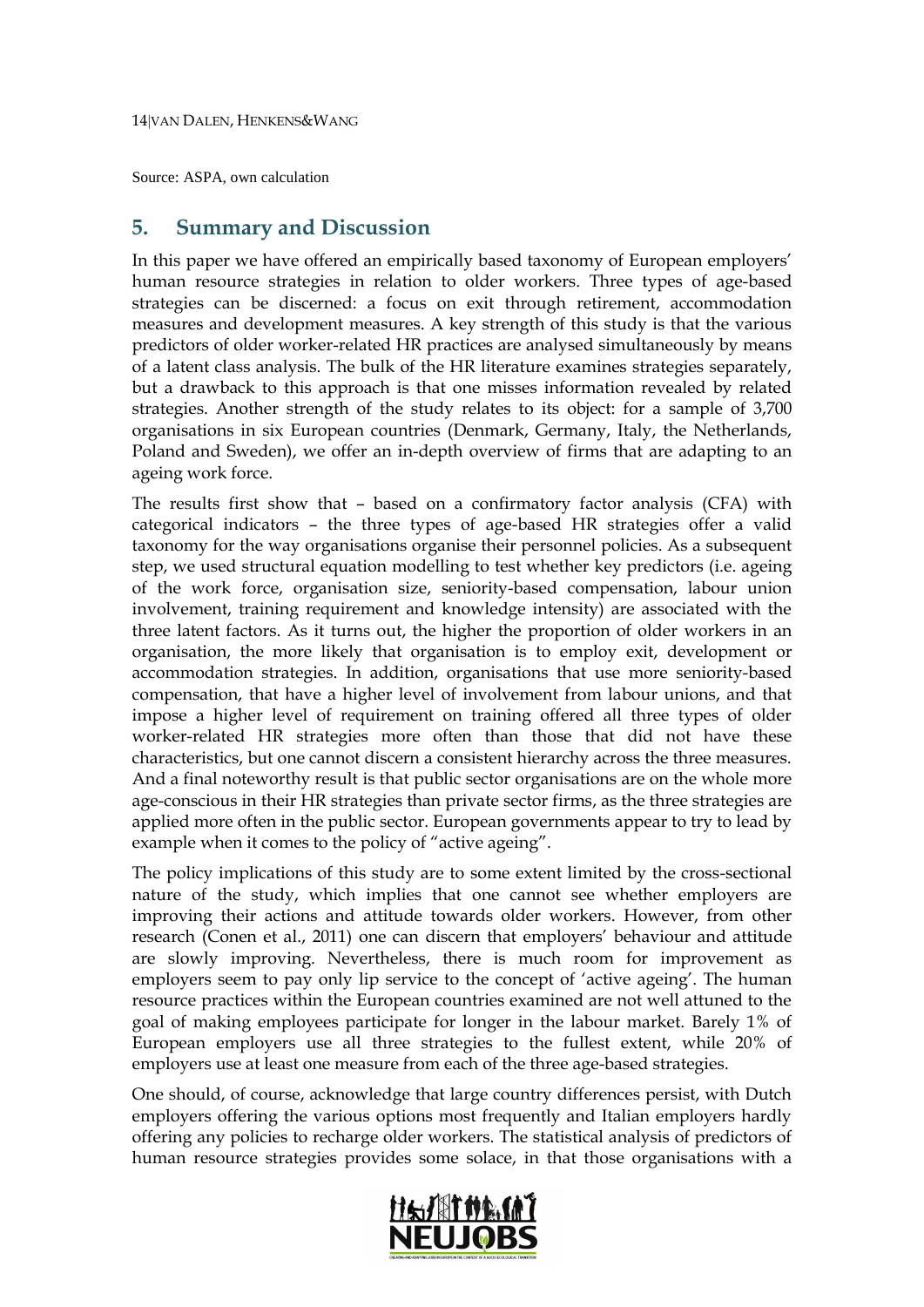high percentage of older workers are more likely to offer all three strategies than organisations which still have a 'young' age structure. However, if one takes a closer look at the differences across the three strategies, employers have a tendency to opt for the easy way out, i.e. exit strategies.

Of course, these results should be interpreted in a broader perspective. First, one cannot ignore the fact that firms have to face the real-world consequences of an ageing work force as well as the consequences of the recent recession. The question of whether to retain older workers becomes a harsh dilemma when the prospect of downsizing becomes real [\(van Dalen and Henkens,](#page-18-15) 2013), and most employers would opt for letting older workers go. The picture that emerges from the present study is that when organisations offer a particular age-based HR policy, they often offer it jointly with a different age-based policy. For example, exit strategies are observed together with development strategies. These correlated strategies make sense, as an organisation has to deal with the possibility that some older workers remain valuable and worthy of investment, while the capabilities of other older workers may no longer be of value to the firm and the option of exiting should be available.

A second observation is the possibility that employers reflecting a strong bias towards choosing exit strategies is a legacy of the past and was, until recently, firmly embedded in the institutional structure of social security and pensions [\(Wise,](#page-19-1) 2010) and the employer's mindset [\(Van Dalen et al.,](#page-19-2) 2010). The data in this study refer to the year 2009, and in most European countries a transition is taking place in which the incentives to leave the labour force at a relatively young age are being curtailed and alternative exit routes (e.g. disability insurance and special unemployment programmes) are gradually being closed down. The fact that employers of ageing organisations are more set on recharging older workers – or at least considering personnel policies that facilitate longer working lives – than organisations not confronted by the problems of an ageing work force is a positive sign, and may offer some hope for the future when older workers can no longer be ignored.

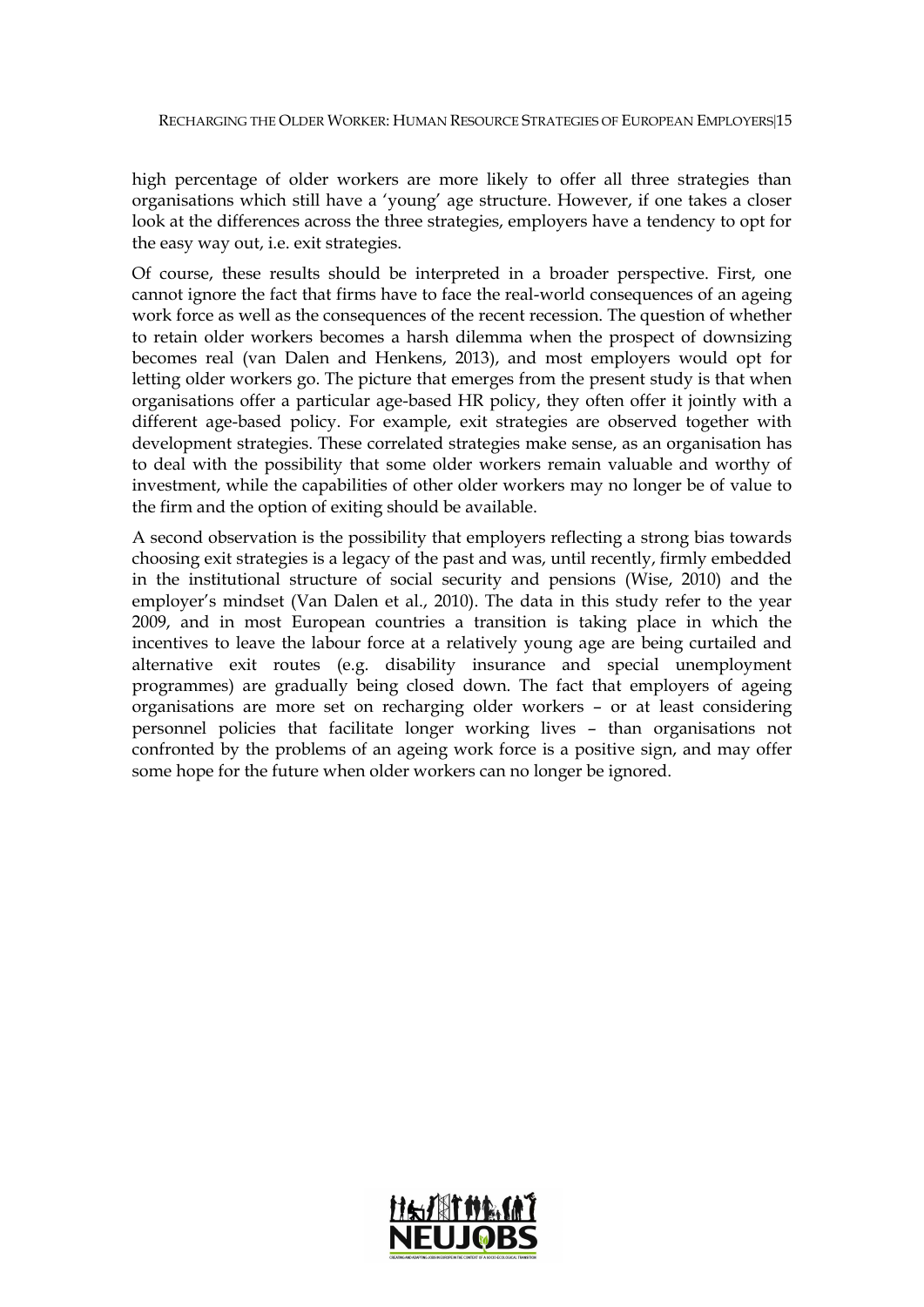#### <span id="page-17-0"></span>**References**

- <span id="page-17-6"></span>Bakker, A.B. and E. Demerouti (2007),"The job demands-resources model: State of the art",*Journal of Managerial Psychology,*Vol. 22, No. 3,pp. 309-328.
- <span id="page-17-8"></span>Bloom, N. and J.V. Reenen (2011), "Human resource management and productivity",*Handbook of Labour Economics*, No. 4,pp. 1697-1767.
- <span id="page-17-14"></span>Brewster, C. and A. Hegewisch (1994),*Policy and Practice in European Human Resource Management: The Price Waterhouse Cranfield Survey*, London: Routledge.
- <span id="page-17-2"></span>Clark, R.L. and N. Ogawa (1996), "Human resource policies and older workers in Japan",*The Gerontologist*,Vol. 36, No. 5,pp. 627-636.
- <span id="page-17-13"></span>Conen, W.S., K. Henkens and J Schippers (2012), "Employers' attitudes and actions towards the extension of working lives in Europe",*International Journal of Manpower*,Vol. 33, No. 6,pp. 648-665.
- <span id="page-17-16"></span>Conen, W.S., K. Henkens and J Schippers(2011), "Are Employers Changing Their Behavior Toward Older Workers? An Analysis of Employers' Surveys 2000– 2009",*Journal of Ageing& Social Policy,*Vol. 23, No. 2, pp. 141-158.
- <span id="page-17-5"></span>Crawford, E.R.,J.A. LePine and B.L. Rich (2010), "Linking job demands and resources to employee engagement and burnout: a theoretical extension and meta-analytic test",*Journal of Applied Psychology*, Vol. 95, No. 5, pp. 834.
- <span id="page-17-1"></span>D'Addio, A.C.,M. Keese and E. Whitehouse (2010), "Population ageing and labour markets",*Oxford review of Economic Policy*,Vol. 26, No. 4, pp. 613-635.
- <span id="page-17-9"></span>Daveri, F. and M. Maliranta (2007), "Age, seniority and labour costs: lessons from the Finnish IT revolution",*Economic Policy*,Vol. 22, No. 49, pp. 117-175.
- <span id="page-17-12"></span>Doeringer, P.B. and M.J. Piore (1971),*Internal LabourMarkets and Manpower Analysis*, Armonk, NY: ME Sharpe.
- <span id="page-17-10"></span>Göbel, C. and T. Zwick (2012), "Are personnel measures effective in increasing productivity of old workers?",*Labour Economics*,Vol. 22, pp. 80-93.
- <span id="page-17-3"></span>Hutchens, R. and K. Grace-Martin (2006), "Employer willingness to permit phased retirement: Why are some more willing than others?",*Industrial & Labour Relations Review*,Vol. 59, No. 4, pp. 525-546.
- <span id="page-17-7"></span>Hutchens, R.M. (1989), "Seniority, Wages and Productivity - a Turbulent Decade",*Journal of Economic Perspectives*, Vol. 3, No. 4, pp. 49-64.
- <span id="page-17-4"></span>Ichniowski, C. and K. Shaw et al. (1995), "Old dogs and new tricks: Determinants of the adoption of productivity-enhancing work practices",*Brookings Papers on Economic Activity.Special Issue Microeconomics,*January, pp. 1-65.
- <span id="page-17-11"></span>Jamieson, B.A. and W.A. Rogers (2000), "Age-related effects of blocked and random practice schedules on learning a new technology",*The Journals of Gerontology Series B: Psychological Sciences and Social Sciences*,Vol. 55, No. 6, pp. 343-353.
- <span id="page-17-15"></span>Kalleberg, A.L.,D. Knoke, P Marsden and J. Spaeth (1996),*Organizations in America. Analyzing their structures and human resource practices*, London: Sage.

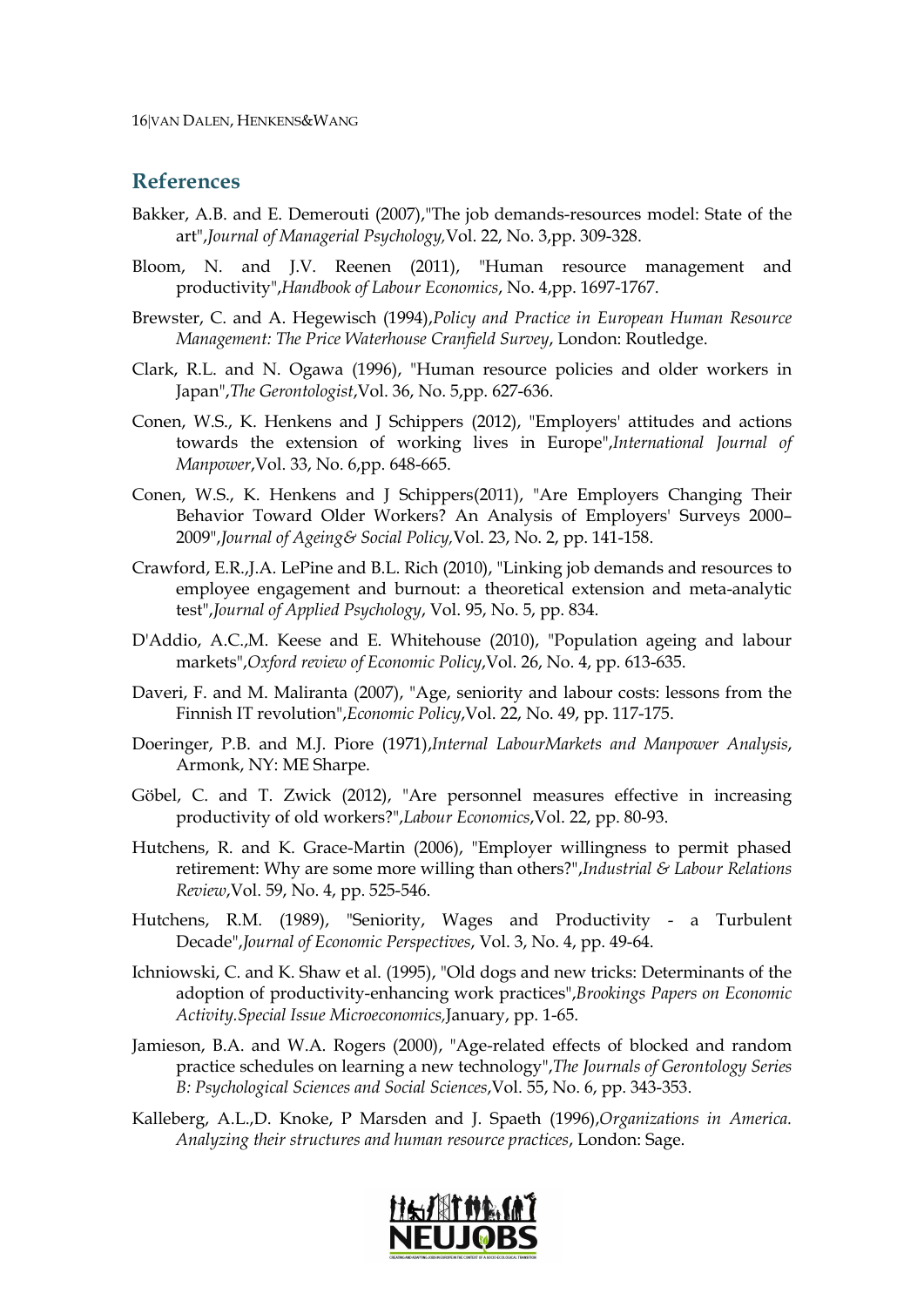RECHARGING THE OLDER WORKER: HUMAN RESOURCE STRATEGIES OF EUROPEAN EMPLOYERS17

- <span id="page-18-2"></span>Karasek Jr., R.A. (1979), "Job demands, job decision latitude, and mental strain: Implications for job redesign",*Administrative Science Quarterly*, Vol. 24, No. 2, pp. 285-308.
- <span id="page-18-8"></span>Koopman-Boyden, P.G. and L. Macdonald (2003), "Ageing, work performance and manageing ageing academics",*Journal of Higher Education Policy and Management*,Vol. 25, No. 1, pp. 29-40.
- <span id="page-18-4"></span>Lazear, E.P. (1979), "Why Is There Mandatory Retirement",*Journal of Political Economy,*  Vol. 87, No. 6, pp. 1261-1284.
- <span id="page-18-13"></span>Lazear, E.P. (1990),"Adjusting to an ageing labour force", in D.A. Wise (ed.), *Issues in the Economics of Ageing*, Chicago: University of Chicago Press, pp. 287-316.
- <span id="page-18-11"></span>Mead, S. and A.D. Fisk (1998), "Measuring skill acquisition and retention with an ATM simulator: The need for age-specific training",*Human Factors: The Journal of the Human Factors and Ergonomics Society,*Vol. 40, No. 3, pp. 516-523.
- <span id="page-18-12"></span>Paas, F.,G. Camp and R. Rikers (2001), "Instructional compensation for age-related cognitive declines: Effects of goal specificity in maze learning",*Journal of Educational Psychology*,Vol. 93, No. 1, pp. 181.
- <span id="page-18-5"></span>Posthuma, R.A. and M.A. Campion (2009), "Age Stereotypes in the Workplace: Common Stereotypes, Moderators, and Future Research Directions",*Journal of Management*,Vol. 35, No. 1, pp. 158-188.
- <span id="page-18-7"></span>Prenda, K. and S. Stahl (2001), "The truth about older workers",*Business and Health*,Vol. 19, No. 5, p. 30.
- <span id="page-18-6"></span>Schaie, K.W. (1996),*Intellectual Development in Adulthood: The Seattle Longitudinal Studies*, Cambridge: Cambridge University Press.
- <span id="page-18-10"></span>Schalk, R.et al. (2010), "Moving European research on work and ageing forward: overview and agenda",*European Journal of Work and Organizational Psychology*,Vol. 19, No. 1, pp. 76-101.
- <span id="page-18-3"></span>Siegrist, J. (1996), "Adverse health effects of high-effort/low-reward conditions",*Journal of occupational health psychology*, Vol. 1, No. 1, p. 27.
- <span id="page-18-9"></span>Skirbekk, V. (2004), "Age and individual productivity: A literature survey",*Vienna Yearbook of Population Research 2004*, Vol. 2,pp. 133-153.
- <span id="page-18-0"></span>Taylor, P. (2002),*New Policies for Older Workers*, Bristol: The Policy Press.
- <span id="page-18-1"></span>Taylor, P.E. and A. Walker (1994), "The ageing workforce: Employers' attitudes towards older people",*Work, Employment &Society*, Vol. 8, No. 4, pp. 569-591.
- <span id="page-18-15"></span>Van Dalen, H.P. and K. Henkens (2013), "Dilemmas of Downsizing During the Great Recession: Crisis Strategies of European Employers",*De Economist*, Vol. 161, No. 3, pp. 1-23.
- <span id="page-18-14"></span>Van Dalen, H.P.,K. Henkens and J Schippers (2009), "Dealing with older workers in Europe: a comparative survey of employers' attitudes and actions",*Journal of European Social Policy*,Vol. 19, No. 1, pp. 47-60.